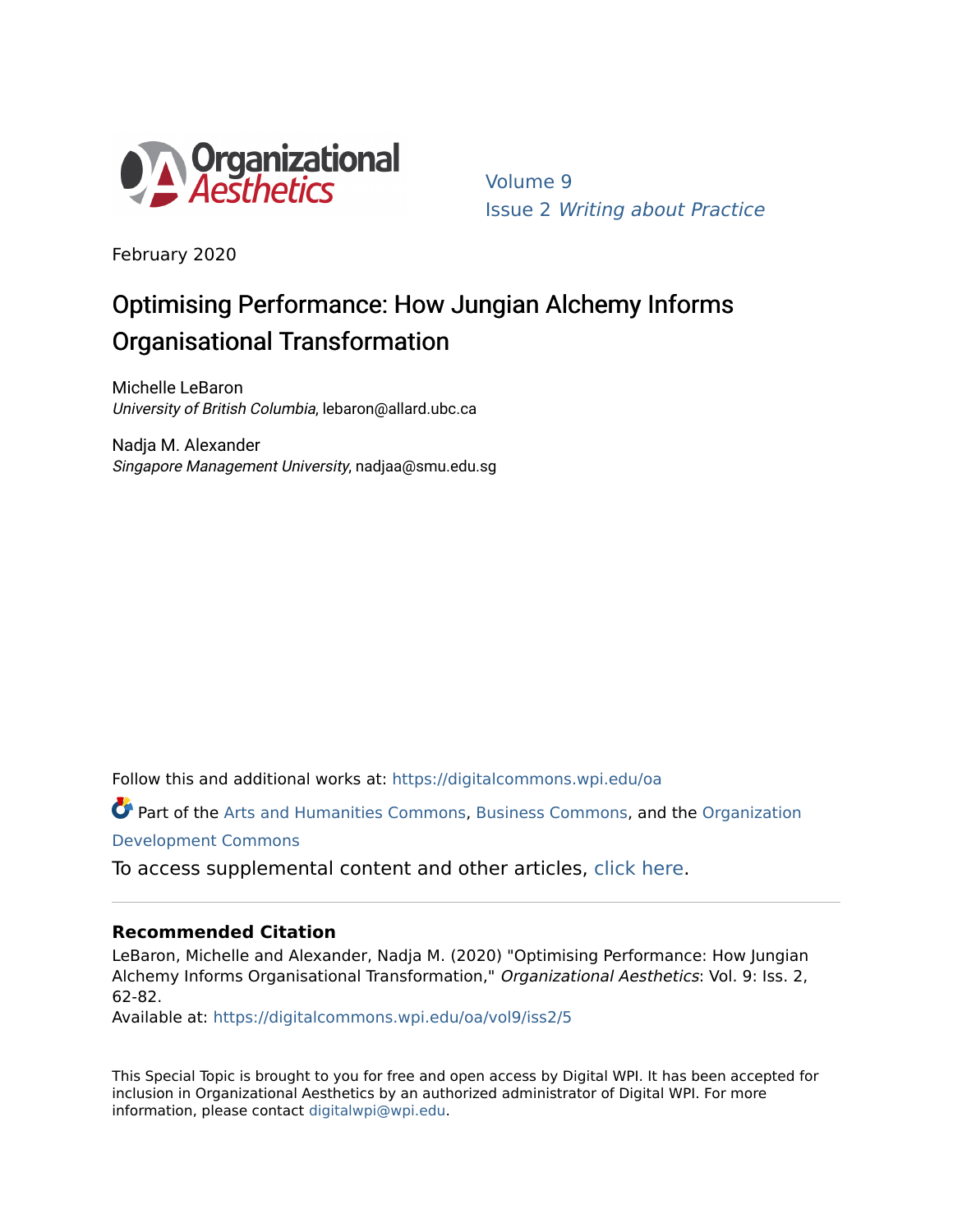

*Organizational Aesthetics* 9(2): 62-82 Ó The Author(s) 2020 www.organizationalaesthetics.org

# **Optimising Performance: How Jungian Alchemy informs Organizational Transformation**

Michelle LeBaron Peter A. Allard School of Law, The University of British Columbia

## Nadja Alexander

School of Law, Singapore Management University

## **Abstract**

In this paper we explore the alchemical possibilities of aesthetics in transforming organizational performance. We ground our discussion in an exploration of how four alchemical elements – earth, water, air and fire – identified in the work of Swiss psychiatrist Carl Jung, can catalyse transformation. Inspired by Jung, we examine how these elements help us to better build awareness - of ourselves, of others in teams and work groups, and of untapped potential in organizational contexts. By developing greater awareness of aesthetics and their alchemical potential, leaders can better navigate the emergent and complex workings of organizational transformation processes, whether change is the desired outcome of a process, or is an undesired consequence of forces beyond an organization's control.

**Keywords:** Organizational change; conflict engagement; arts-based methods; expressive arts; Jungian theory; alchemy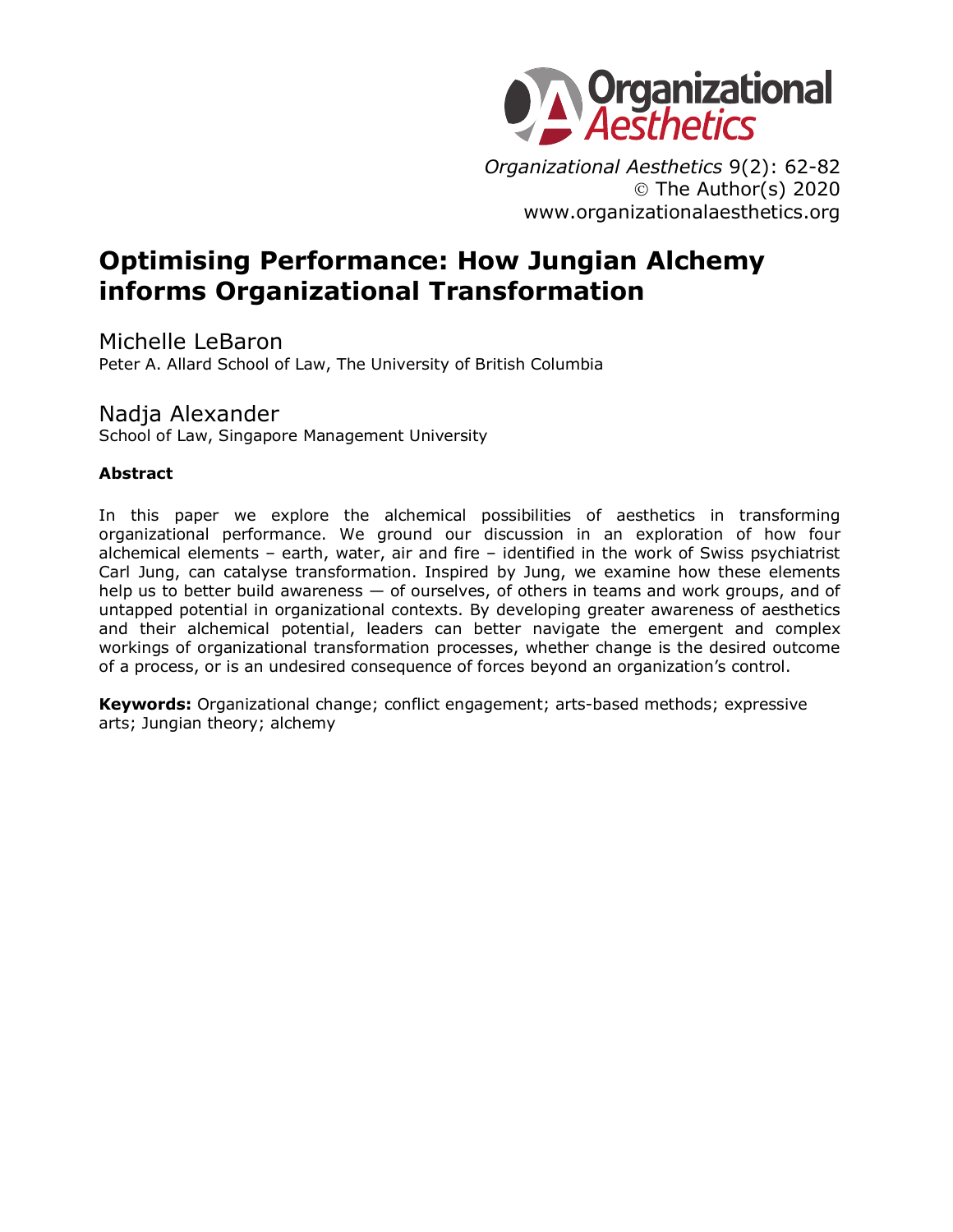## **Optimising Performance: How Jungian Alchemy informs Organizational Transformation**

Organizational transformation has been the subject of countless articles, many of which offer prescriptive steps toward achieving it (Romanelli and Tushman 1994; Shani, Greenbaum, and Verganti 2018). Each prescription varies with context, culture and discipline, but common denominators tend to be ubiquitous. Often, guidance features linear, multi-step processes married with strategy, structure and skills aimed toward increased efficiency, effectiveness or change management (Kanter, Stein, and Jick 1992; Kotter 1996; Luecke 2003; Todnem By 2005). What many prescriptions do not provide is insight into the essential roles that experiential aspects of beauty and nature—aesthetic elements—play in transforming organizational performance. Overlooked through lenses that accent utility and orderliness, aesthetics introduce a range of sensual, embodied dimensions that make transformation more likely as whole selves are engaged in its service. When aesthetics are integrated into organizational transformation processes, the importance of intuition and relational capacities are highlighted. Desired outcomes become more vivid and compelling; fields of possibility appear that were unavailable or invisible via more analytic ways of engaging.

In this article, we tap into a significant vein of scientific, philosophical and aesthetic work that underlines ways we are all interconnected, revealing humans as agile and sensorilyinformed agents of transformation. What we previously believed as real—Cartesian duality of mind and body and separateness between individuals and objects—is a fast-fading myth (Damasio 1999). This significant shift in thinking has profound implications for creative approaches to organizational transformation.

We ground this discussion in an exploration of how four alchemical elements identified in the work of Swiss psychiatrist Carl Jung (1980) can catalyse transformation. Jung situated his work on alchemy in analogous operations performed by medieval scholars seeking to transform lead into gold. Alchemy, historically concerned with changing states and physical properties, including turning one substance into another, is essentially concerned with transformation. Jung associated alchemy with the process of individuation, integrating inner and outer aspects of our beings. He imagined the four elements of earth, water, air and fire as symbolically associated with differentiation and transformation (Jung 1980). Ryce-Menuhin describes Jung's contribution this way:

"One of C. G. Jung's most original contributions was his analogical work on psychological processes as developmental in the same sense as the alchemists were searching for ultimate selfhood through the language of the refining of metals into gold." (Ryce-Menuhin 1994:2)

Inspired by Jung, we examine how the elements of earth, water, air and fire can help increase self-awareness as well as consciousness of team and work group members' perspectives, and of untapped organizational potential. By developing greater awareness of aesthetics and their alchemical potential, leaders can better navigate the emergent and complex workings of organizational transformation, whether change is the desired outcome of a process, or is an undesired consequence of forces beyond an organization's control.

Grounding understandings of transformation processes in the aesthetic domain *via* these four elements usefully surfaces gaps. In aesthetic products, truth—insofar as truth exists is the gap between the map (the product) and the territory (what is represented). In organizational processes, gaps frequently exist between counterparts' perceptions and their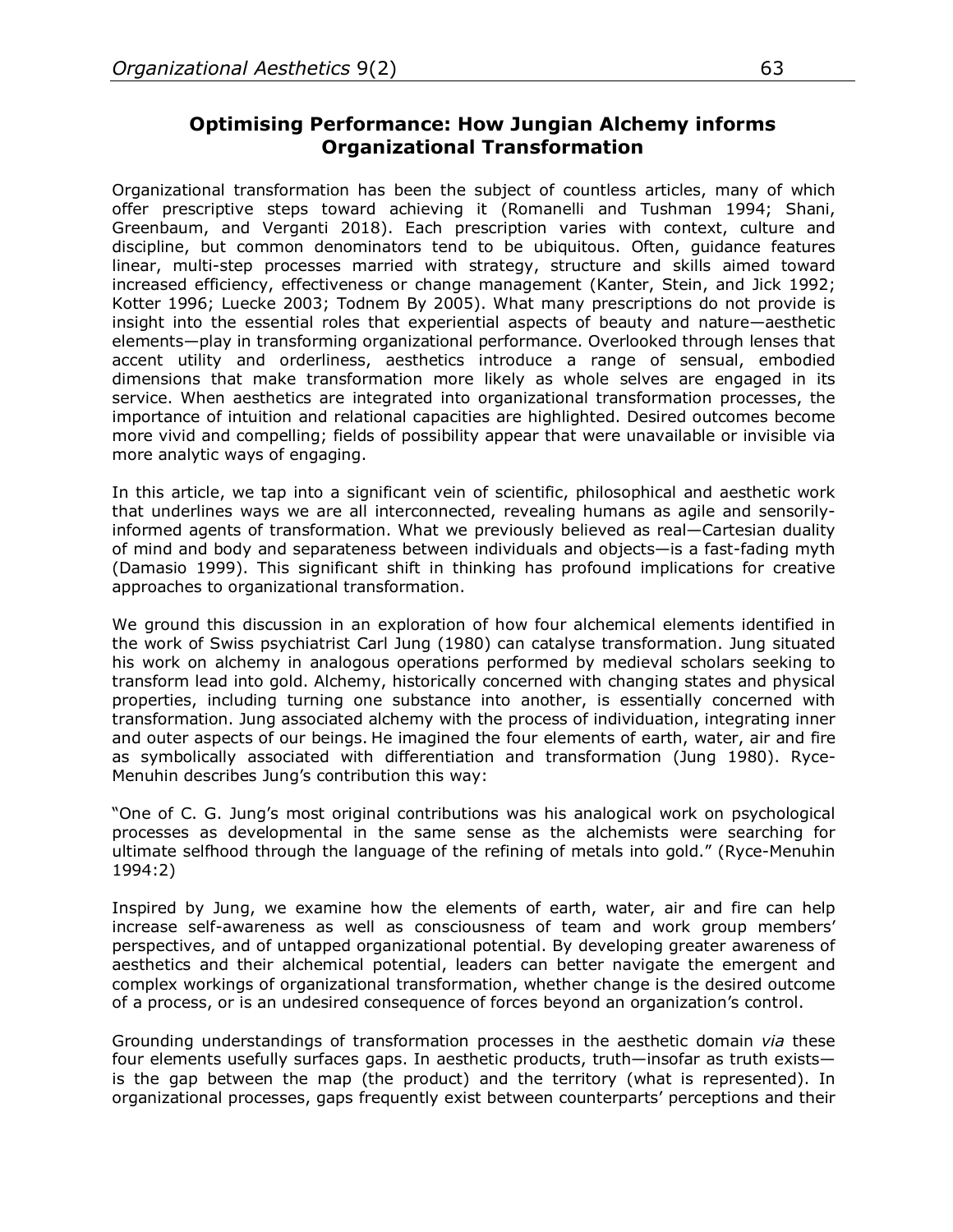preferred or actual approaches to navigating transformational shifts. Gaps also exist between each person's experience of an organizational transformation process—what is seen as salient, necessary and possible—and perceptions of the issues involved. Fissures may exist between leaders and others in an organization. The elements of earth, fire, water and air serve both as metaphors and material avenues for planning meaningful engagement, highlighting gaps and guiding transformation as they evoke particular qualities.

It is important to acknowledge at the outset that Jung-inspired alchemical processes are not a panacea. Transformation, as we have seen all too-often, can be generative or destructive. Changes in organizations can yield constriction or spaciousness; trust can wax or wane as can momentum and productivity. In advocating the use of alchemical imagery and frames in organizational change, we argue that their vitality and capacity to touch people deeply is a part of their potency. Thus, we must also acknowledge that, as fixed or settled aspects of individual personalities or organizational human systems are shifted, dark forces can also be released. We present this work not in an attempt to tame or sanitise subterranean forces with their potential to illuminate or darken human relations, but as an entrée to conversation. We hope to continue dialogue and exploration about how this work can be used ethically in organizations, and to find practice-grounded ways to distinguish between the aesthetic applications of the work examined in this paper and in-depth psychology applications of Jung's work in organizations; the latter are clearly outside the scope of this paper. With this caveat, we describe Jung's work in relation to alchemy.

Jung (1980) mapped alchemy onto four elements to illuminate individual psychological development *via* their corresponding alchemical processes of *coagulatio* (earth), *solutio* (water)*, sublimatio* (air) and *calcinatio* (fire). In this article, we map his work onto organizational transformation processes, pointing to deeper, more holistic and aesthetically-grounded engagement and, ultimately, better outcomes. Just as humans individuate and mature in ways that are still not well understood, organizations have the capacity to mature during the course of these processes.

We take inspiration from the ground-breaking work of Jungian analyst Edward F. Edinger, who maintains that the procedures followed by ancient alchemists in their attempts to transform matter are helpfully analogous to Jungian psychotherapy (Edinger 1994). Seeking to extend his insights to organizational transformation processes, we plumb Edinger's explanation of why Jung's alchemical work is so fruitful for us in the twenty-first century. He suggests that psychotherapy involves shifting the fixed, settled aspects of the personality that are rigid and static in ways that foster possibility. To do so, these fixed aspects are "reduced or led back to their original, undifferentiated condition as part of the process of psychic transformation" (Edinger 1994:10). As openness and susceptibility to change arises through psychoanalysis, the personality can be re-formed in more adaptive, functional and responsive ways. Applying this analogy to organizational transformation, we will first describe each of the elements and their corresponding alchemical properties. Then, we will describe how these properties can assist in identifying and touching-in to the core values and transformative potential of an organization, yielding aesthetic beauty in the process.

The four elements of earth, water, air and fire and their corresponding alchemical properties are described below (fig 1), with discussions of how they might expand awareness and thus capacities for effective organizational transformation. Edinger draws from the Latin and offers the terms *coagulatio, solutio, sublimatio* and *calcinatio* to distinguish psychological processes from the chemical procedures of the early alchemists (Edinger 1994: 15). Though we describe each element and operation individually, it is their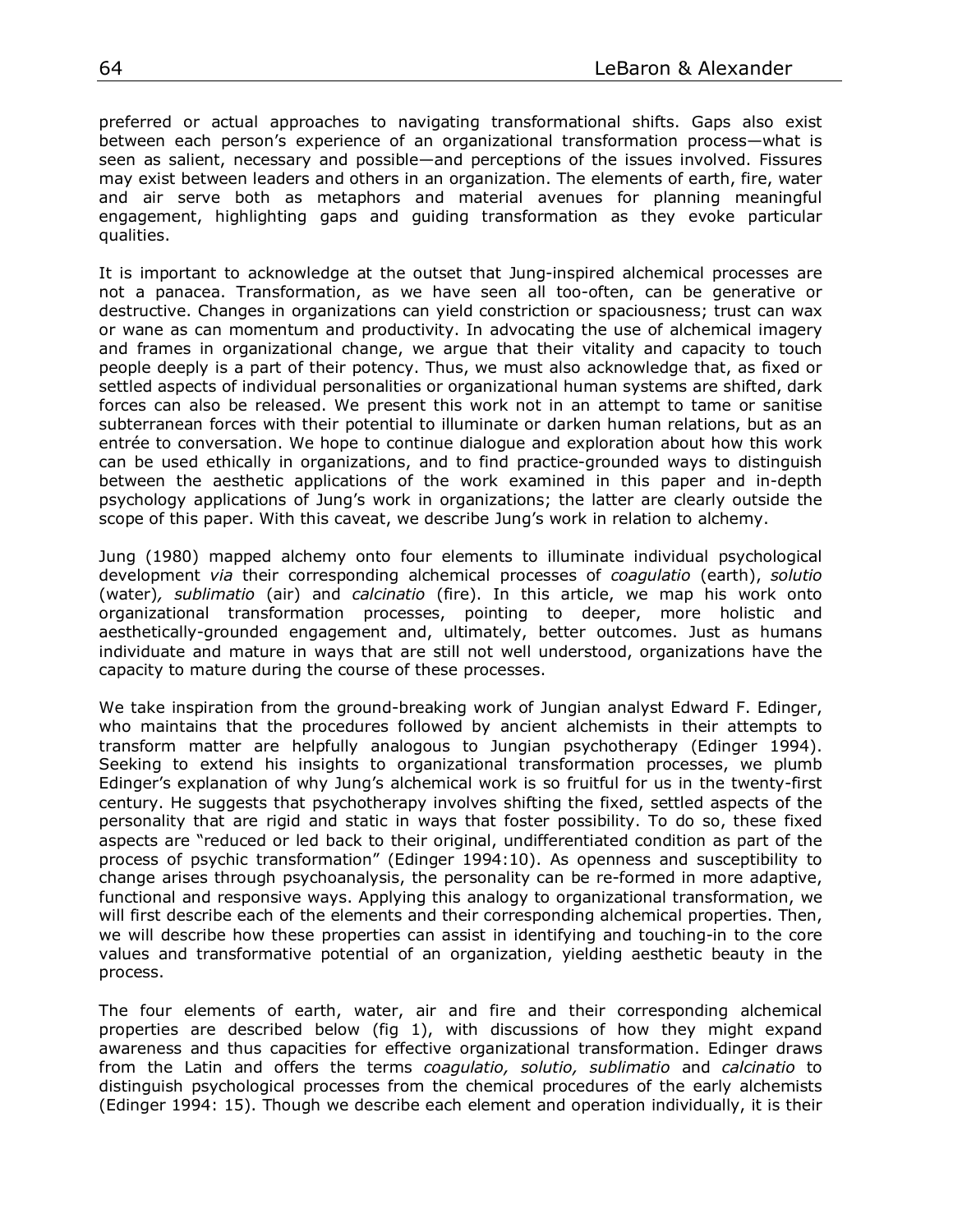combination that fosters alchemy. Below are the four elements as described by Edinger and Jung (1980) with their corresponding properties:

| <b>Element</b> | <b>Alchemical</b><br><b>Operation</b> | <b>Properties</b>                                     | Gifts                        | <b>Pitfalls</b>                                         |
|----------------|---------------------------------------|-------------------------------------------------------|------------------------------|---------------------------------------------------------|
| <b>EARTH</b>   | Coagulatio                            | Anchoring;<br>supporting;<br>centring;<br>integrating | Reliability;<br>distilling   | Rigidity;<br>unyielding                                 |
| <b>WATER</b>   | Solutio                               | Flowing;<br>fluid:<br>dynamic;<br>powerful            | Releasing;<br>momentum       | Dissolving<br>things of<br>value; floods<br>of emotions |
| <b>AIR</b>     | Sublimatio                            | Seeing from<br>a wider<br>perspective                 | Intuition;<br>speed          | <b>Bypassing</b><br>thought;<br>impersonal              |
| <b>FIRE</b>    | Calcinatio                            | Purifying;<br>refining;<br>illuminating               | Igniting<br>hope;<br>clarity | Destruction;<br>untempered<br>zeal                      |

**Figure 1: The four elements and their alchemical properties**

Each of these elements functions in three ways in organizational transformation: as a diagnostic tool; as a resource for process design and for engaging the conflict that often accompanies transformative processes; and as a prism that supports imagining, planning and monitoring implementation of desired future states. Because the elements and associated properties are in most people's vernaculars, they easily lend themselves to these three functions. As we describe each of the elements in turn, we will give examples of how they can be used, concluding with a discussion of the alchemical combination of the elements.

### **Preparing the ground for organizational transformation: the element of earth and the alchemical process of** *coagulatio*

What is the first thing we do when preparing to take on a new professional task that will challenge us to raise our performance standards? Some would say we should first "ground" ourselves, clearing our mind of other tasks and generally coming into our physical center. When an electrical current is grounded, it protects users from dangerous exposure to surges or uninsulated electricity. Grounding gives the current a place to go that absorbs its energy without damaging things around it. Humans "ground" using variable means including physical and imaginal practices that may produce similar protective effects. To be grounded is to feel a connection with our core, to have a strong and rooted sense of ourselves. For an organization, being grounded can mean being conscious of shared values and mission. When we are in a grounded state, we are less susceptible to being upset by unpleasant emotions or unexpected events; we react with more equanimity.

## *Earth and coagulatio in organizational transformation*

As we ground, we may feel a connection to the earth with its powerful properties of stability, support and integration. The alchemical process of *coagulatio*, associated with earth, relates to things coalescing, or becoming solid and trustworty. *Coagulatio* is frequently encountered at the beginning of transformation processes: people tend to resist change by clinging to the fixed and familiar ways of the past and present; alternatively, they may hold solid views and very clear ideas of what should be changed and how. Well-designed transformation processes can challenge deeply-entrenched "home ground" positions. When participants are invited to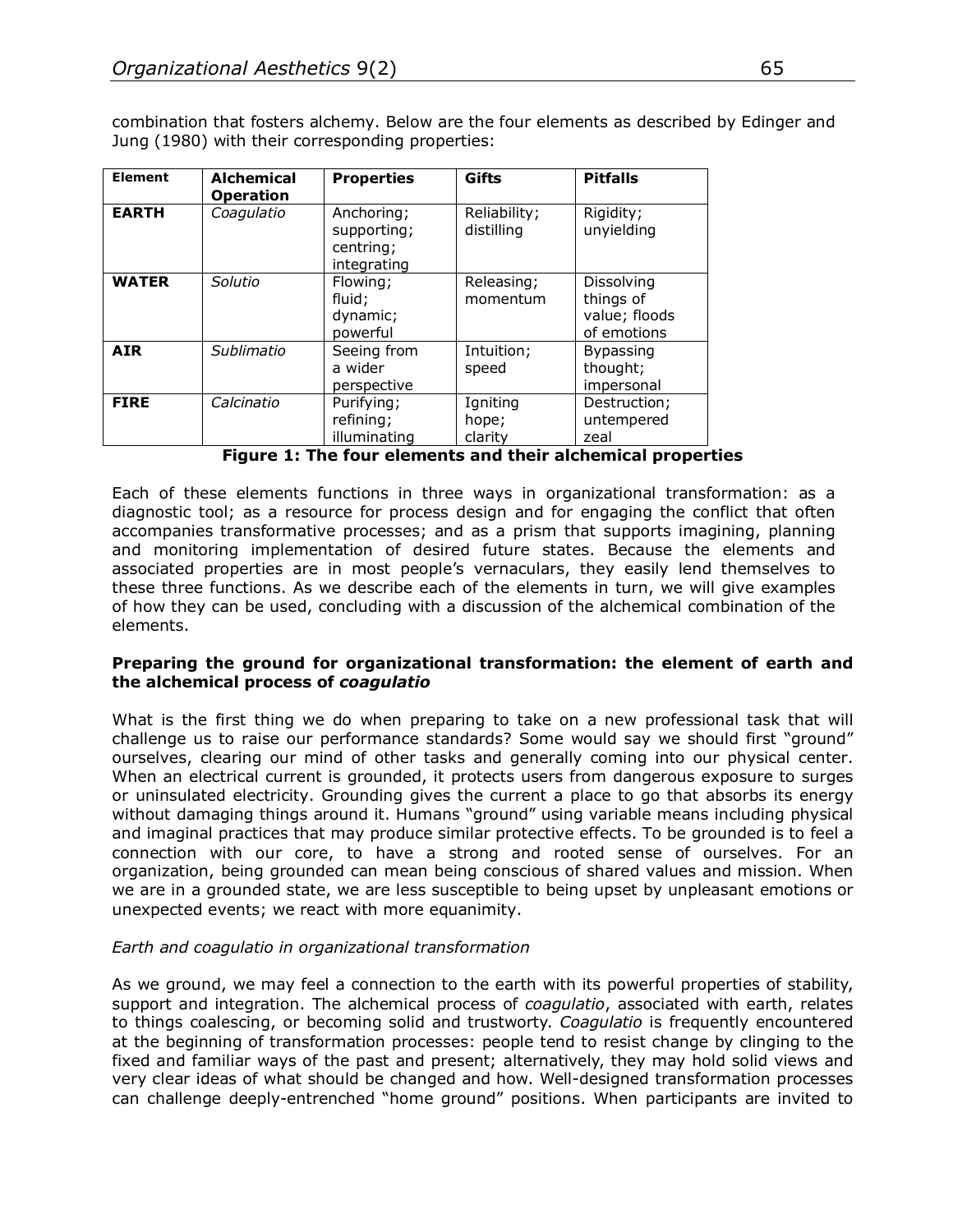ground when commencing an organizational transformation process, a bigger sensory world can be embraced, one that widens apertures, deepens a spirit of enquiry and increases perceptive and reflexive abilities and the capacities to resonate and attune with others. This new ground can offer a shared starting point to participants experiencing challenges and change. *Coagulatio* can happen many times throughout organizational transformation processes as breakthroughs occur and parties gradually come to establish ways of moving forward that cohere.

For example, at the outset of a process designed to create an integrated conflict management system for their workplace, employees were invited to walk silently in a nearby woodland. While there, they were asked to notice and be prepared to share an image from their walk that spoke to their aspirations for how communication and conflict could best be handled in their workplace. Sharing infused the process with aesthetic pleasure associated with these images, heightening imagination and possibility rather than the more bounded rational thought that is often accented in organizational processes. Through these walks, they experienced what South Africans call *Ubuntu*—the interconnectedness of being human (Sachs 2010). *Ubuntu* can look very different in diverse cultural contexts, but always involves engaging the senses. The human senses*—*visual, kinaesthetic, auditory, gustatory, olfactory*—*open up aesthetic and artful opportunities for workplace colleagues, members of professional communities, employees of corporations or business partners to reconnect with one another at a deeply human level. In other words, engaging in organizational transformation from an awareness of *Ubuntu* is a way toward *coagulatio* (Bernard 2013).

Bolstering the case for nature-based and aesthetic interventions, researchers point to the potentially transformative physiological and psychological effects on us when we undergo an experience of awe (Allen 2018). In their seminal article, Keltner and Haidt (2003) conclude that awe comprises two critical elements, namely a perceived vastness and a need for accommodation. Here "[v]astness refers to anything that is experienced as being larger than the self or the self's level of experience or frame or reference." (Keltner and Haidt 2003:303) Further, the experience of awe leaves us wanting but unable to make sense of an experience within our current mental structures, and this is described as a "need for accommodation" (Keltner and Haidt 2003:304). It is this combination of an overwhelming sense of vastness of the experience and the desire to make sense of it all, which can increase our capacity to shift our frame of reference. In this way, carefully curated awe-inducing experiences in organizational transformation processes unsettle the earthen solidity of the status quo and invite the possibility to imagine new shared ground: *coagulatio* in action.

#### *Coagulatio in action: ideas for transforming organizational performance*

Drawing upon the element of earth and the alchemical process of *coagulatio*, change agents can support participants to "ground" themselves as they prepare to engage in transforming organizational performance. Four ideas follow, building on the previous discussion:

- 1. *Invite nature into transformation processes.* A walk after lunch can help participants and leaders of organizational transformation processes to reconnect to their centers. Seeds of transformation can be sown as participants experience the gifts of nature and analogise to their interpersonal relations.
- 2. *Invite aesthetics into transformation processes.* Introducing multiple art forms into the organizational transformation space—music, painting, dance, song and others—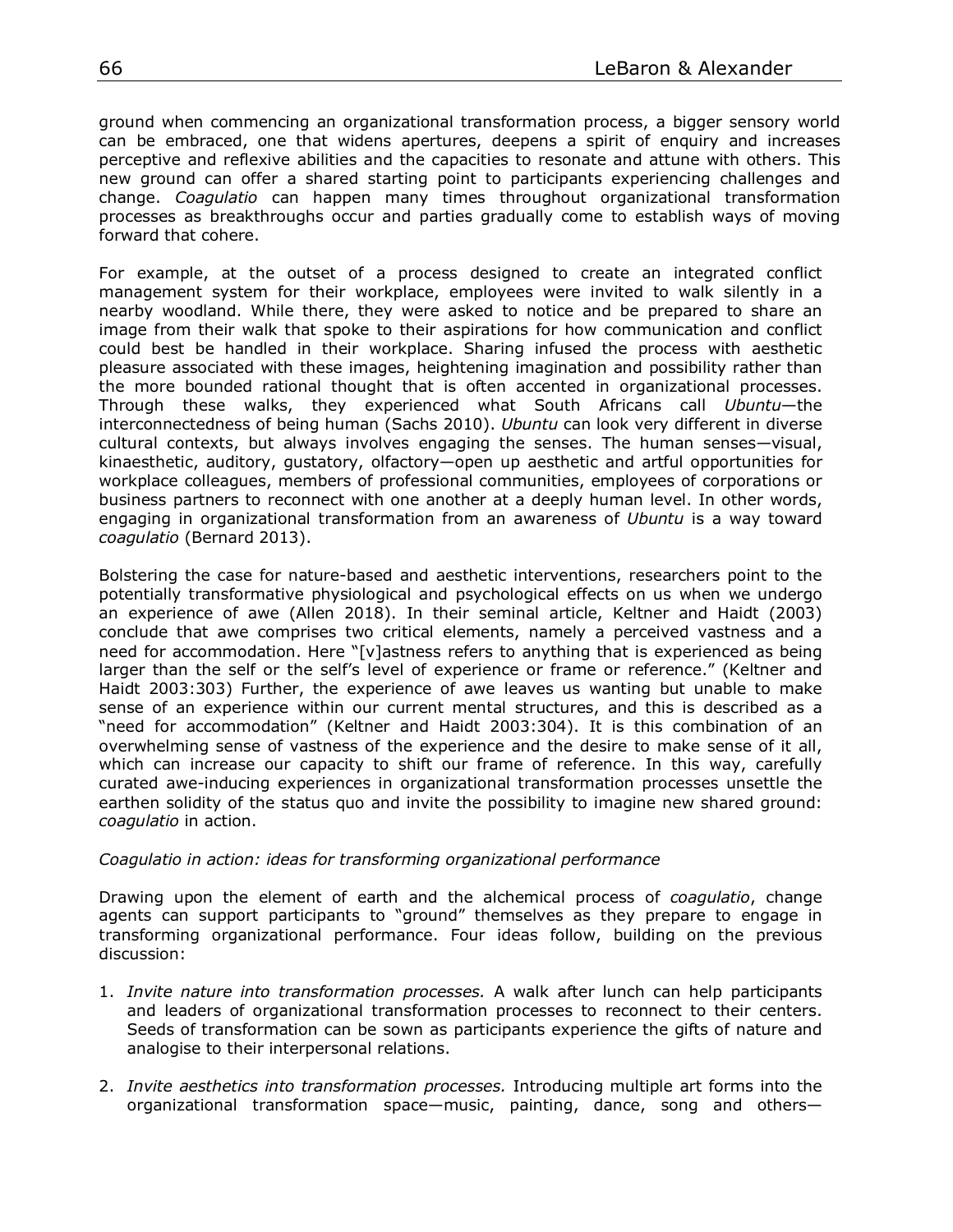strengthens participants' common ground. Knill, a founder of Expressive Arts, emphasises that a low skill/high sensitivity emphasis is most productive in organizational settings (Knill 1999). Emphasising self- and other-awareness, such experiences can create and buttress *coagulatio* as a firm foundation for identifying, understanding, and bridging gaps in understandings and perception. A visit to a relevant site, performance or exhibition can likewise seed aesthetics into transformative processes. For example, participants in a federal agency tasked with environmental protection went together to a disappearing glacier before engaging in a visioning exercise. Though everyone was aware of the phenomenon of melting glaciers, the aweinducing experience of seeing, feeling—even touching—the beleaguered glacier deepened their resolve and augmented their momentum toward re-imagining their work in new ways.

- *3. Invite aesthetic markers of success into transformation processes*. Watch for moments when things "gel" and find ways to signal or mark these to anchor collective experiences of *coagulatio*. As dialogue deepens, and participants begin to listen for shared meaning rather than focusing on advocating their preferred outcomes, mark interim successes. Something as simple as drawing a symbol on a stickie note and adding it to an adjacent wall, or doing a short celebratory activity involving movement or sound to mark ongoing progress can be effective in deepening *coagulatio.*
- 4. *Invite tangible acknowledgement of interdependence into transformation processes.* Seed transformation processes with collaborative invitations by using collective language grounded in aesthetic metaphors. Many leaders use journeys or processes from nature (e.g. evolution, transformation, metamorphosis) as metaphors to emphasise *coagulatio*. When metaphors emphasise interdependence as central to generating sustainable relational and substantive outcomes for all participants, they deepen a group's capacity for *coagulatio.*

Not only can *coagulatio*-informed approaches help participants in transformation processes connect across differences, they bring everyone involved into deeper mutual presence with one another. The importance of mutuality and reciprocity across aesthetic experience and transformation processes leads us to the next element: water. Water connotes flow, dynamism, fluidity and clarity, all of which invoke reciprocity.

### **Flow in organizational transformation: the element of water and the alchemical process of** *solutio*

Our bodies consist primarily of water. Like water, we can freeze and be blocked; we can pretend to disappear like gas; or we can experience a sense of flow together as when the river meets the ocean. As the structures of water molecules alter in adapting to their surrounding environments, so do we. Positive emotions generated in transformative processes may increase receptivity to mutual interests and help generate new neural pathways for individuals in the organization, opening previously unimagined avenues to transform collective performance.

Our brains are social organs, as work on mirror neurons has shown (Gallese 2005; Goleman 2006; Singer 2006). The social brain has the qualities of water—fluid yet robust, strong yet yielding, open to connection yet individually experienced. It has the capacity to perceive—and fill in—gaps it encounters. This openness and vulnerability of the social brain further buttresses the importance of *solutio,* the process of finding a state of "flow" in organizational transformation initiatives.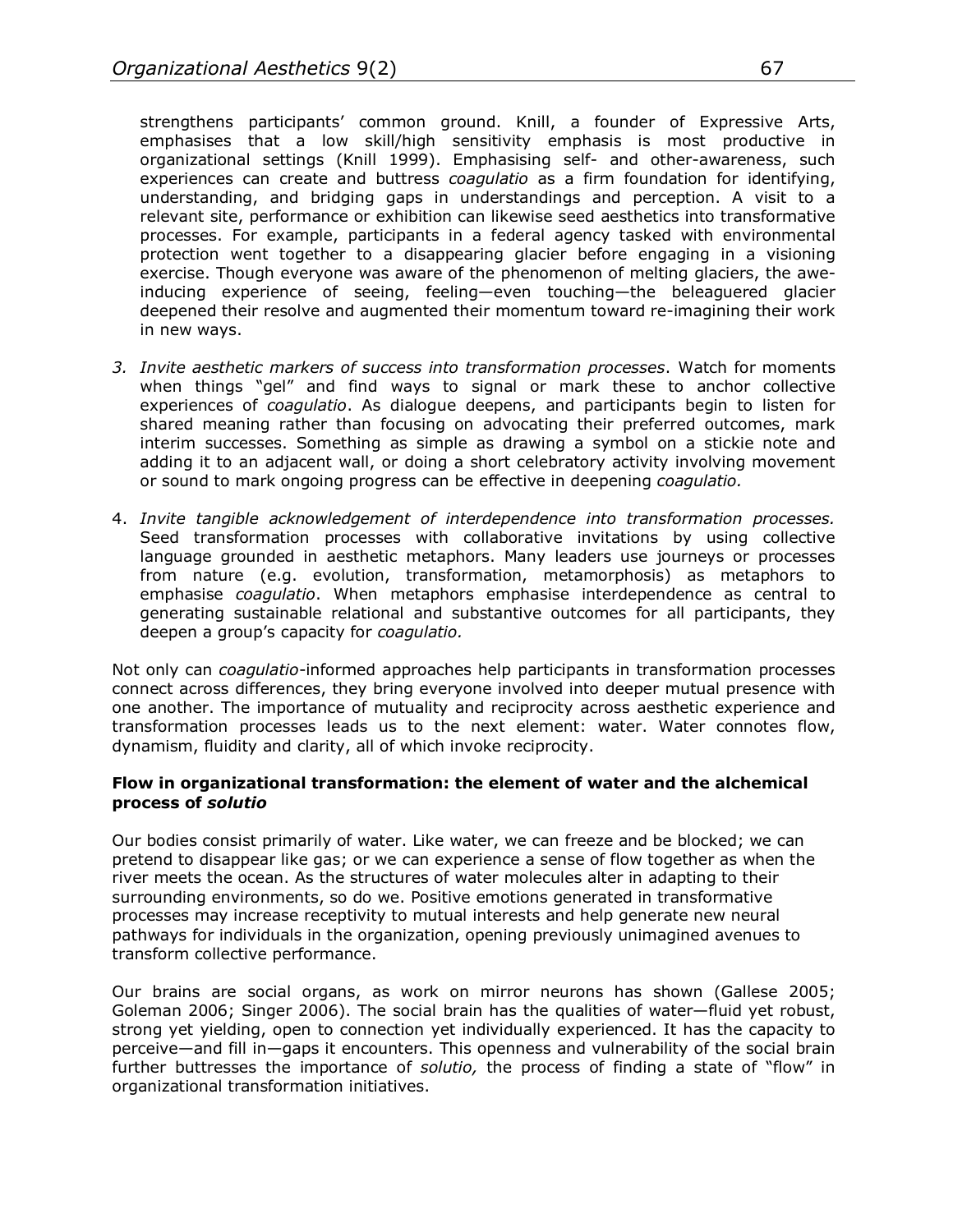#### *Water and solutio in organizational transformation*

The property of water to appear in different forms—gas, solid or liquid—resembles the variety of human possibilities in changing circumstances. Responses to impending transformation may appear as:

- § solid, fixed, entrenched positions which resist change or compete against one another for a preferred outcome (water as ice);
- § covert ways of avoiding transformation (water as steam or gas); or
- fluid responses characterized by flow, exploration, connection, movement (liquid water).

As the alchemical operation of *solutio* turns solids into liquids, so organizational transformation processes entail shifting what is into a new form. Consider the example of rumours circulating about a likely merger between an organization and its rival. Employees may enter a meeting where the merger is being discussed feeling solidly (if precariously) attached to their organizational identity. A skilled facilitator can help to generate a sense of flow among participants as they encounter change. Resistance can dissolve if those affected feel enough ground under their feet while entertaining new possibilities and synergies. While navigating organizational transformation processes is always complex, skilful leaders help those involved find ways to dissolve some aspects of the past while finding a new fluency with the future. In this way, *solutio* contributes to generating positive momentum and a dissolving of old forms.

Of course, the operation of *solutio* is challenging; it is difficult to open to the unknown and often easier to remain attached to the *coagulatio* of familiar ground. S*olutio*, connected to the emotions, necessarily involves affective change and yields a fluidity of being to enhance momentum or "flow" in ongoing workplace and commercial relations. Leaders of transformative processes can draw attention to flux, framing opportunities to come to agreements, achieve performance goals, and address challenges as participating in the flow rather than merely standing on the river's edge. As indicated previously, the creation of aesthetically-infused experiences of awe can trigger affective change (Allen 2018, Keltner and Haidt 2003) and be harnessed in organizational transformation processes.

#### *Solutio in action: ideas for transforming organizational performance*

How can we access *solutio* and put it to work for us in organizational transformation processes? *Solutio* is particularly useful in addressing impasse, or times when a process feels "stuck". Incorporating multi-sensory aesthetic experiences may be helpful. For example, when working with a group following a reorganization, we invited everyone to draw their experience of their current relations. Pictures ranged from a sinking ship, to a collapsing building, to a placid lake with monsters beneath the surface, viscerally and emotionally representing the intensity of upheaval in the group. Speaking from the pictures, participants framed their concerns aesthetically, revealing the gap between their images and their frustration about how to move forward. The sensory images also introduced fluidity, as many of them included water and all of them depicted movement or inhibitions to movement. Conversations followed about how to craft new systems and how to reclaim flow in the midst of the unfamiliar.

Later, while addressing leadership conflicts in the merged organization, participants were invited to use movement and materials to represent their experiences. From a collection of assorted materials, they chose multi-coloured yarn to wind around their leader who had taken refuge from the chaos under a table. His choice to seek refuge there and their action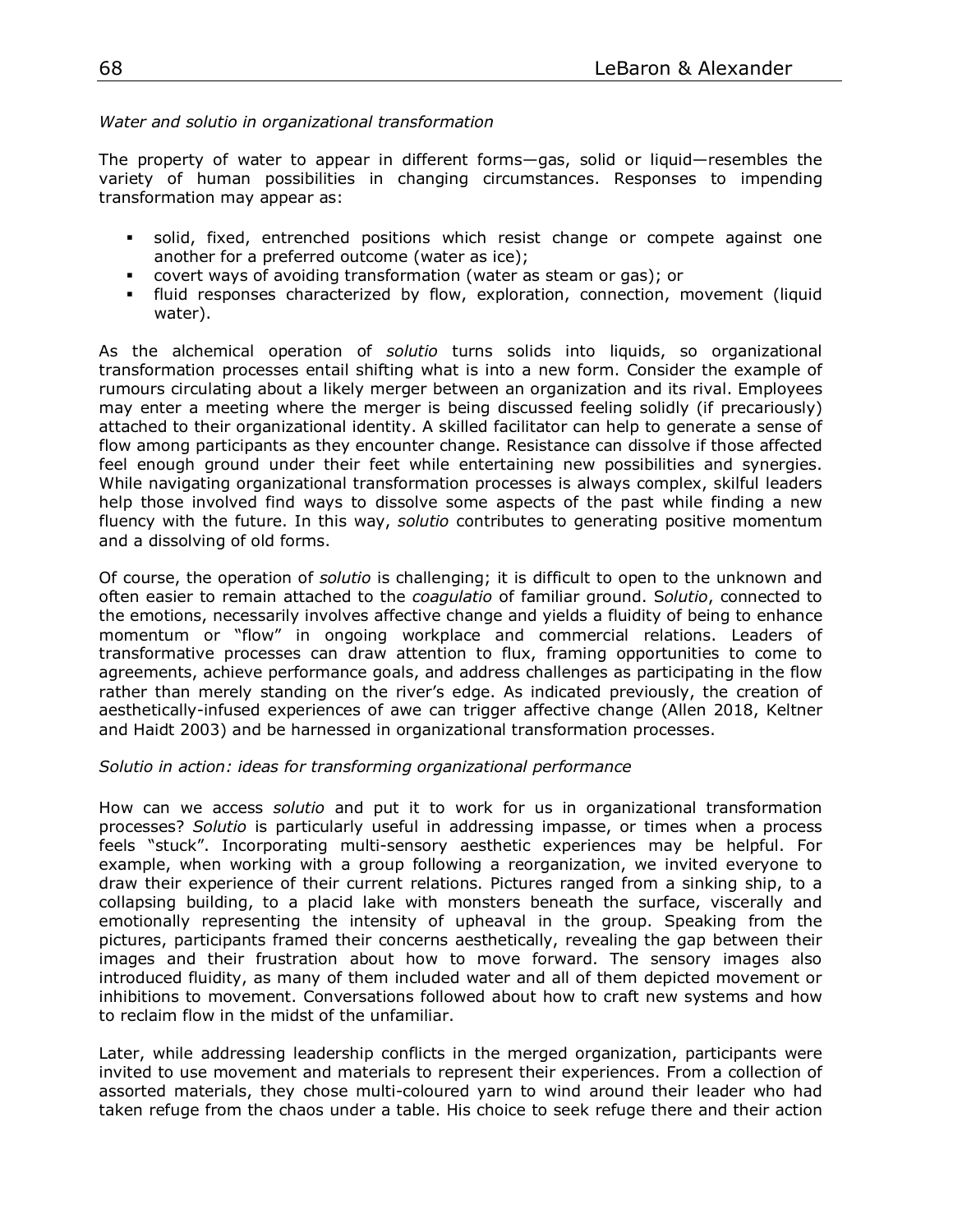of winding the yarn around him gave way to a discussion about their perceptions that he was too-often unavailable, immobilised by the demands and conflicted loyalties of those around him in his new role. Seated in their midst with yarn spun all around him, the leader was viscerally able to articulate his experience of trying to negotiate new sets of relations within the organization and with external partners while meeting role expectations. Simultaneously, he felt tied down and held back by conflicting expectations and the challenge of creating a new, hybrid culture out of two distinct, historical sets of norms, cultural prescriptions and structures. From the experience, everyone came to understand that the leader's main need was mobility, and they were then able to problem-solve ways that his manoeuvrability could be enhanced and his leadership be made more available and fluid. The operation of *solutio* was at work here as those involved found new fluidity, beginning to see the problem as something amenable to action rather than something intractable.

Movement is an excellent way to introduce flow to uneasy dynamics when things feel stuck. As leaders of transformation processes, we can use movement to release us when we feel ourselves blocked or unsure about the next move. Notice how taking a walk near water can be calming. When impasse arises, *solutio* reminds us to change modes. If analysing, check what is being sensed. If sitting still, start moving. If stuck on one issue, try another. If trying hard to see, listen. If locked in the business mode of the office, move way from a "business as usual" location. If overwhelmed by talking, take time for silence, breaks and reflection. If stuck on the horns of a dilemma, focus on a different part of the beast. If taking issues too seriously, infuse the work with an appropriate amount of playfulness. When a needle gets stuck in an LP, it can be moved back or forward to the beginning of the track or to another song. The air is again filled with music. This brings us to the third element: air and its accompanying operation, *sublimatio.*

#### **Exploring the space of identity in organizational transformation processes: The element of air and the alchemical process of** *sublimatio*

So far, we have explored the elements of earth and water as sources of aesthetic wisdom for leaders of organizational transformation processes. We also have looked at how drawing on aesthetic elements helps navigate gaps between what has been and what can be. Of course, gaps exist not only within organizations, but within individuals. This brings us to the element of air and its associated gifts of spaciousness and perspective.

Edinger writes that "[t]he term "sublimation" derives from the Latin *sublimis*, meaning "high" (Edinger 1994: 116; Soukhanov 2010). The element of air reminds us that we can get above a problem, seeing it from a bigger view or in a more spacious way. In air, we have the possibility to ascend to a vantage point above the confining entanglements of practical existence with its many challenges. Air releases the hidden spirit in matter; it opens the possibility that we are more than we think.

Italian architect Carlo Scarpa was famous for his use of gaps in architecture. One of his notable works, the *Fondazione Querini Stampalia*, is a testament to the power of designing strategic gaps to invite the outside in and the inside out, to create contrasts and tensions, and to yield a different sense of "space". Also with a focus on otherwise overlooked spaces, Judy Brown, in her poem, *Fire*, writes: "What makes a fire burn is space between the logs, a breathing space." (Brown 2003:89). Designer Alan Fletcher explores why space is important, He writes: "[s]pace is substance. Cézanne painted and modelled space. Giacometti sculpted by "*taking the fat off space*". Mallarmé conceived poems with absences as well as words. Ralph Richardson asserted that acting lay in pauses... Isaac Stern described music as "*that little bit between each note—silences which give the form*." The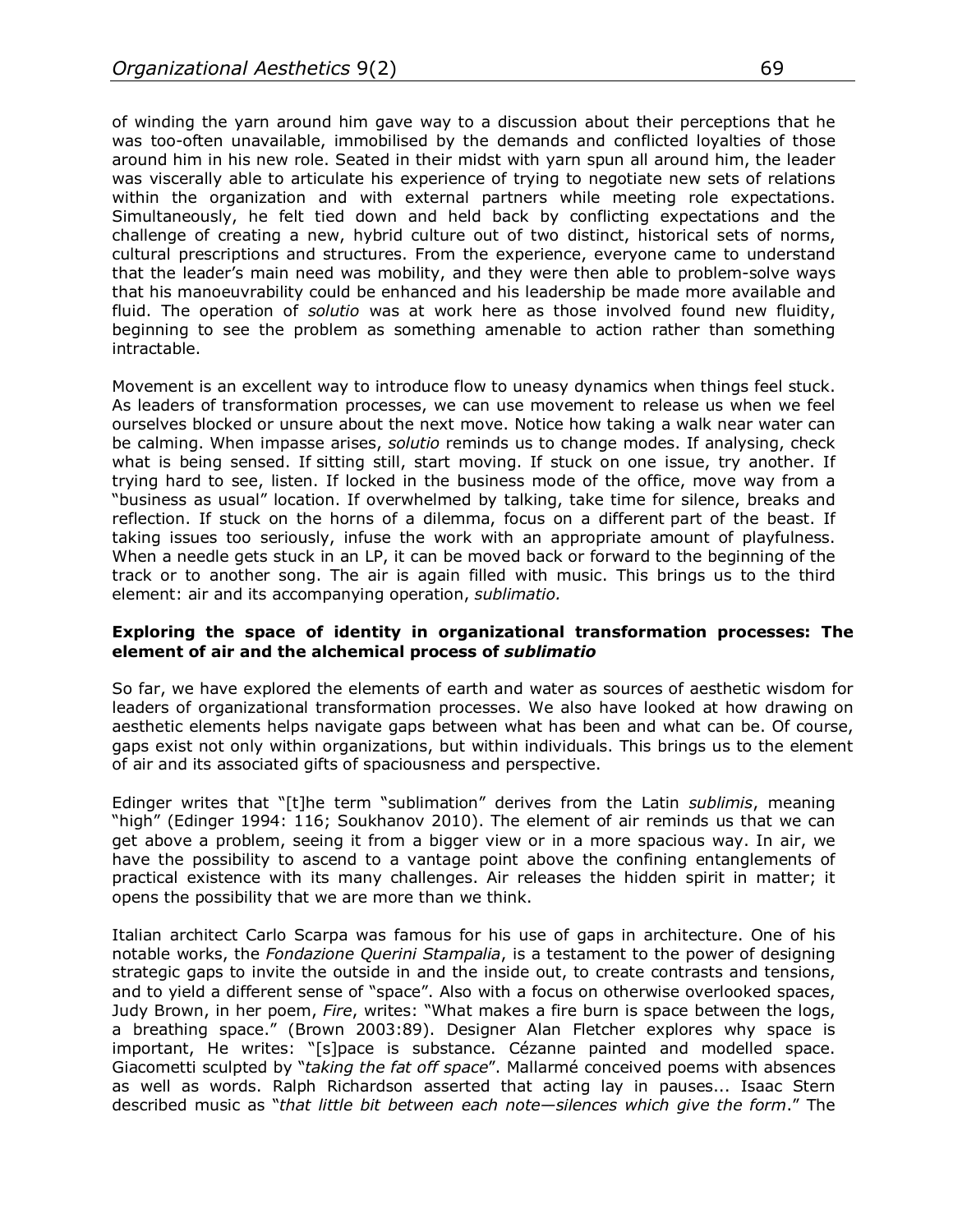Japanese have a word (*ma*) for this interval which gives shape to the whole. In the West we have neither word nor term. A serious omission." (Fletcher 2001:370).

It is enlightening to apply this "philosophy of gaps" to the world of organizational transformation through the operation of *sublimatio*. In the West, we are preoccupied with filling up space, and tend to over-rely on words to convey meanings. As facilitators of transformative processes, we use speech to convene, structure, order and identify issues and to uncover common ground. The work of these artists and architects highlights the potential power of using *gaps* to create spaces in which participants in transformation processes, relieved of pressure to fill spaces, can explore, innovate and diversify. It is as though more air literally enters the room. Air is not only vital to human life. Its qualities of invisibility and ineffability relate directly to intuition and imagination: two important aspects of organizational transformation processes. It also relates to the ephemeral phenomenon of identity.

#### *Air and sublimatio in organizational transformation*

Because air is invisible, *sublimatio* reminds us that many invisible factors can influence organizational transformation processes including structures and habits that form part of the status quo. Identity is one such factor; it is both critically important and elusive to name. Frequently invisible both to us and others in organizational settings, identity images of self and the collective can keep us from embracing needed change. Like air, identity is dynamic and elusive. How would you convey your identity without words to someone you had just met? How would it be different if you were communicating your identity to someone from your own group or organization? When people hold different perceptions of ideal or actual organizational identities, related tensions may prevent effective collaboration, even if, like air, those tensions cannot be seen. Because identity has both fixed and malleable components, it is difficult to capture.

Walt Whitman poetically addresses this phenomenon, asking, "Do I contradict myself? Very well, then I contradict myself, I am large, I contain multitudes" (Whitman 1891). Through the element of air, we can see where paradoxes and polarities co-exist, and when there is alignment. As leaders or participants in transformative processes, we get a little bit closer to finding what moves and motivates us as we give form to paradoxes and polarities. We may get a glimpse into those places where our individual and collective "bedrocks of being" have their foundation, even as we see only their manifestations in the air of human interactions.

While we often think about identity in a static sense, nothing could be further from the truth. S*ublimatio* reminds us that identity slides and shifts, eliding in the thin air of our awareness. Our identity calibrates and calculates with every encounter. Multi-faceted identities continually shape how we view ourselves, how we perceive, experience, make sense of and react to one another, and how we experience our contexts (Honeyman and Schneider 2018).

No aspect of identity operates in isolation, and this is true both for intra-organizational dynamics and intra-personal ones. Pörsken and Schulz von Thun (2014) refer to inner dynamics as involving an inner team. Inner team members continually interact with one another, and with others" inner teams (Alexander, Howieson, and Fox 2015; Goodman 2014). Richards advises that we learn to know and acknowledge these voices as far as we are aware and able, so that we find ourselves "peaceably at war, neither victorious nor defeated" (Richards 1998:233). In welcoming the insights of these different voices in ourselves and others, we see more of a full spectrum, and what was invisible becomes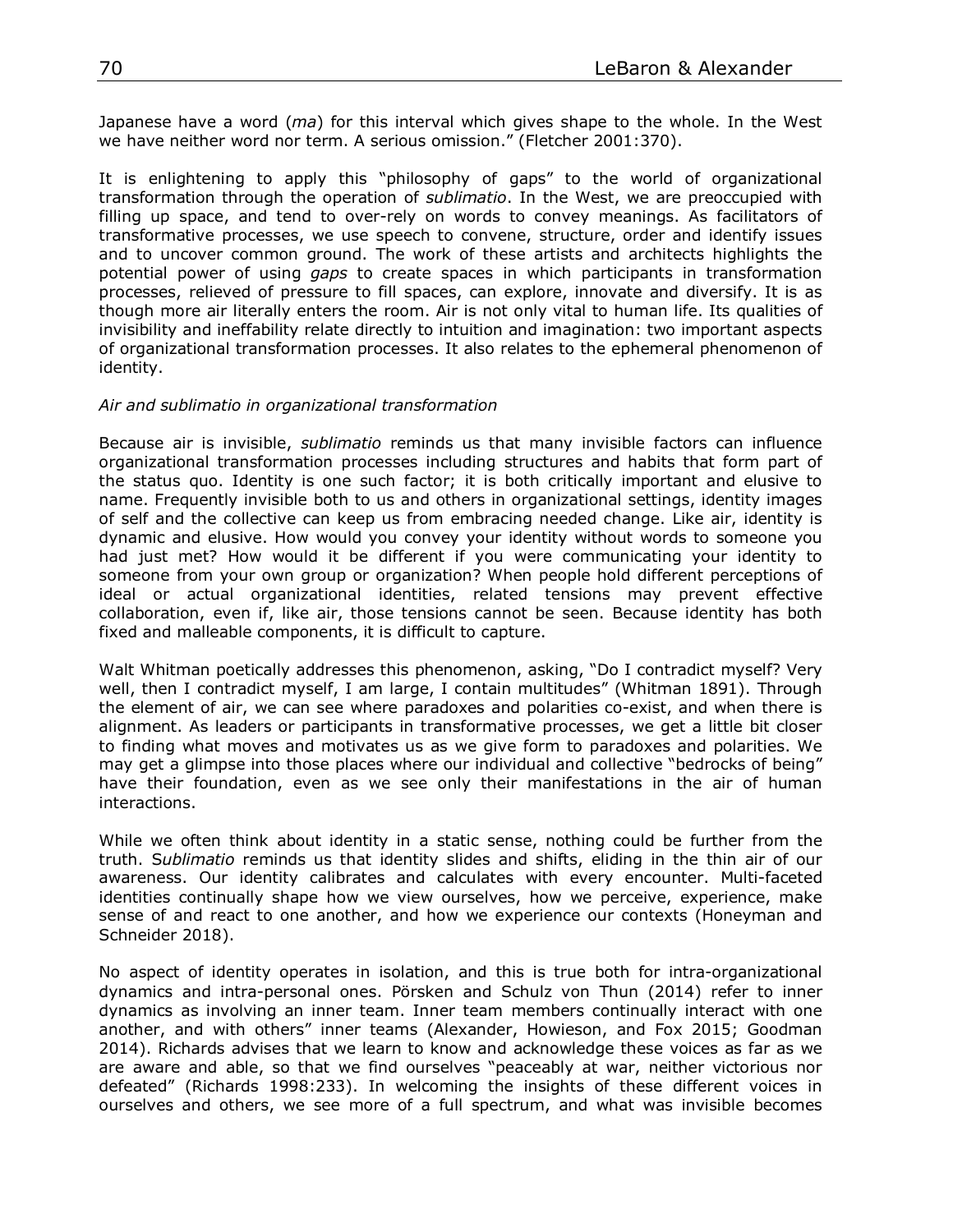visible. We see what previously could not be seen, including our intertwined, interdependent natures. As human beings, we are porous. Daniel Goleman (2006) uses the term social intelligence to highlight how visual, auditory, kinaesthetic, olfactory and gustatory senses cue us in adapting our behaviour to social contexts. Thus, *sublimatio* is occurring as we reflect on how transformative processes affect behaviour and performance. Once we are attuned to *sublimatio*, we see patterns with more acuity*.*

Organizational processes proceed more constructively when we are aware of our inner terrains and notice when we or others are blocking aspects of our "inner team". Sometimes, an unvoiced aspect of an organizational value needs to be uncovered and welcomed. At other times, an organization is out of balance and needs a ritual through which to welcome in what has been symbolically "orphaned". Working with an organization in conflict, we learned that the Executive Director had cancelled all informal gatherings including birthday celebrations and weekly brown bag lunches. With these opportunities for spacious exchange squelched, workers in the organization sensed more tension and rising levels of conflict. Only when venues for free exchange were re-opened did the climate of the organization shift. Had we been able to do *fMRIs* of the workers, we predict that stressassociated brain activity would have gradually lessened (Spencer, Fox, and Day 2004). In a state of spaciousness, perspective returns, and the beauty associated with proportionality and balance is again accessible.

Inviting the properties of *sublimatio* can infuse organizational transformation processes with more beauty. Air, with its association with clarity and quickness, reminds us not to cloud the atmosphere with judgments and preconceptions. Staying open to needed oxygen, we infuse work with the resources of respect and curiosity, thus facilitating more rapid and satisfying progress. Aware of the physical ways our intuition communicates to us, we learn to be more aware of what exists that we cannot touch. *Sublimatio,* literally rising above, reminds us to find ways to increase perspective when we feel locked into just one way of seeing. As we hone our intuition, we increase our capacity to discern unseen dynamics and to respond to the conflict that accompanies change.

## *Sublimatio* **in action: ideas for transforming organizational performance**

Connecting *sublimatio* with identity, ask: How often have I posed the greatest obstacle to moving a process forward? If my inner identities are locked in positional battle, is there space to breathe? Is there an open pathway to my grounded center? Can I see beyond my narrow trajectory? Do I have peripheral vision? We can also pose these questions in relation to our organization. In the midst of transformative processes, we are more effective when we step into and embrace vast possibilities recognising both what is stable and the reality of ongoing flux.

Drawing on the element of air, we can improve our capacity for reflexive practice as facilitators, leaders and participants in transformative processes by:

- *1. Increasing awareness of self and others.* An organizational leader might take a group through a mindfulness activity to inoculate against tension or emotional hijacking. Participants can also be invited to take an inventory of past responses to change, and of times when their awareness and acceptance of facets of another's identity were broadened through creative engagement.
- 2. *Increasing awareness of context.* Participants can be invited to notice what is beautiful around them. How could beauty be more integrated into an organizational process? Sometimes, flowers or other things from nature or a photo of someone or something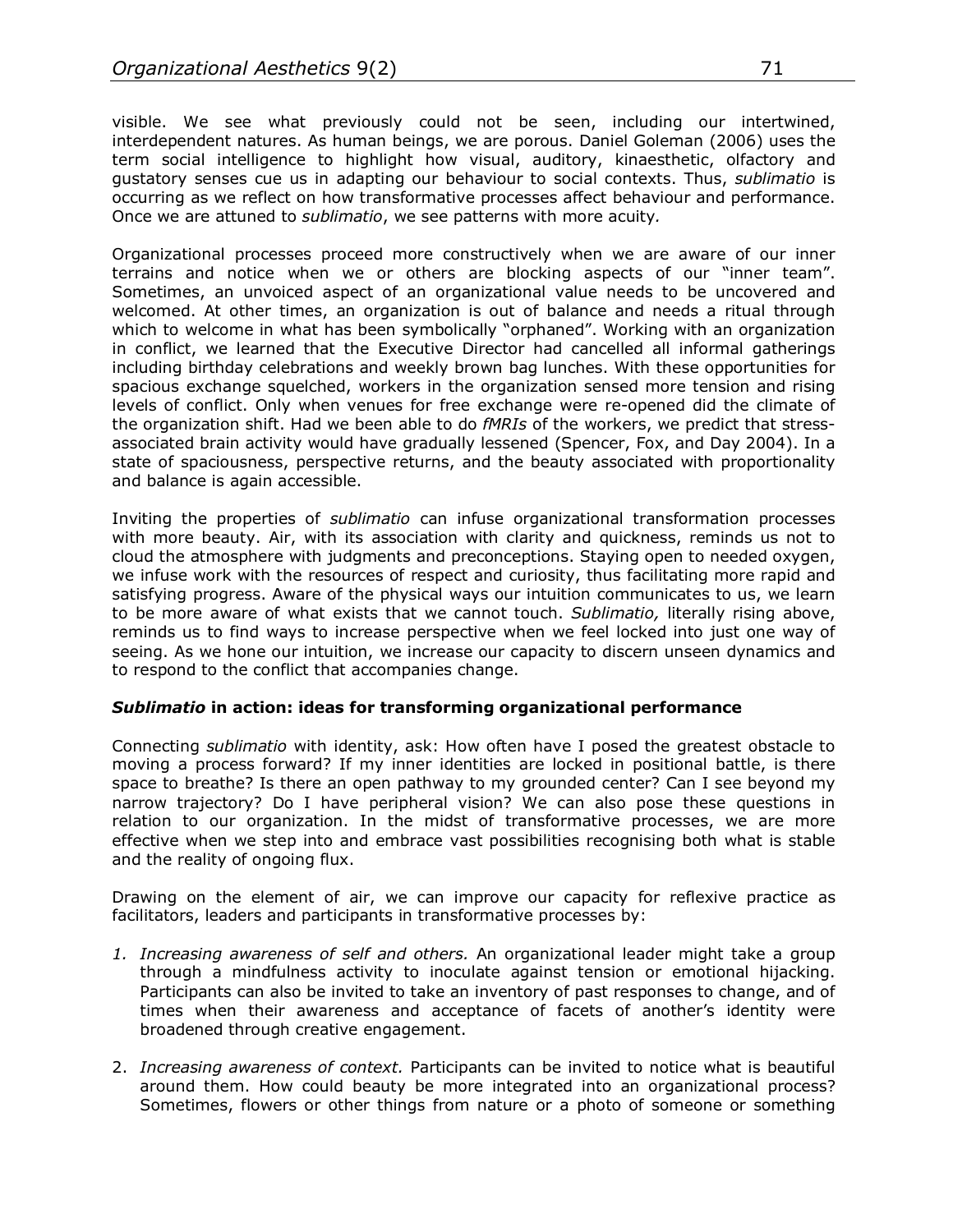beloved can be placed in the center of a table. As awareness of context expands in nuance and complexity, spaciousness is invited into processes.

Participants can also ask this simple question related to imagination and the associated operation, *sublimatio*: What could be different about this situation?

Drawing upon the element of air, we can become more intuitive and effective in our various roles in transformation processes. Intuition can be lightning quick, revealing a close sister to the element of air in transformative processes: fire.

#### **Dynamics and mobilization in organizational transformation processes: The element of fire and the alchemical process of** *calcinatio*

Fire illuminates and cleanses. Replete with kinetic energy, it is dynamic, unpredictable and often beautiful. It can also be destructive, leaving charred remains in its wake. Fire is contagious: it easily spreads. Fire is often invoked by those involved in transformative processes, and not usually in positive ways. Attitudes toward the intense fire of disagreement are all-important. As with fire, we must discern when to avoid conflict, when to try to manage it, and when to try to tap its transformative potential. It is difficult to dialogue with a fierce fire. Deepening understandings of its dynamics, we tap into its unrivalled energy and passion to realise organizational potentials: the operation of *calcinatio.*

#### *Fire and calcinatio in organizational transformation*

How can facilitating organizational transformation be as dynamic and energised as fire without causing great damage? How can we harness passions for justice, fairness and possibility even in the face of unpredictable consequences? Consider the international community's Paris climate change negotiations in 2015. With a clear scientific consensus that human actions are causing catastrophic climate chaos, international urgency drove a push to coordinate responses. Yet, it was difficult to navigate a complex negotiation process involving long-time adversaries and allies across divides of politics and power. One of the successful processes used repeatedly in the negotiation was an African process called an *Indaba*. Parties worked in small groups, naming their bright-line boundaries, while also identifying places where progress was possible. Multiple *Indabas* contributed to contagious momentum that yielded a successful agreement (Rathi 2015).

The element of fire evokes vivid aesthetic, contagious dimensions of transformative processes. Fire mirrors emotional contagion (Goleman 2006) as we continually influence each others' states. This phenomenon helps to explain the unexpected twists and turns of an organizational transformative process—such as when participants adopt a new perspective or are ignited with a flame of compassion toward others as they realise their interdependence and vulnerability.

Mary Catherine Richards (1998) had some powerful insights about the alchemy of fire and conflict in a chapter she wrote called *Separating and Connecting: The Vessel and the Fire.* Richards felt challenged to write about conflict in a way that was not watered down, but addressed its true dynamism, complexity and paradoxical gifts as an engine of transformation as well as a vehicle of destruction. One night, she dreamed that there was a large fire on the horizon, spreading toward her California neighbourhood. Forced to evacuate, she and a neighbour gathered up a few of the most precious of her pots and drove away. As they were leaving, they encountered an acquaintance who came into the room with the pots that were her lifework. He just stood there. Though they admonished him to leave, he remained.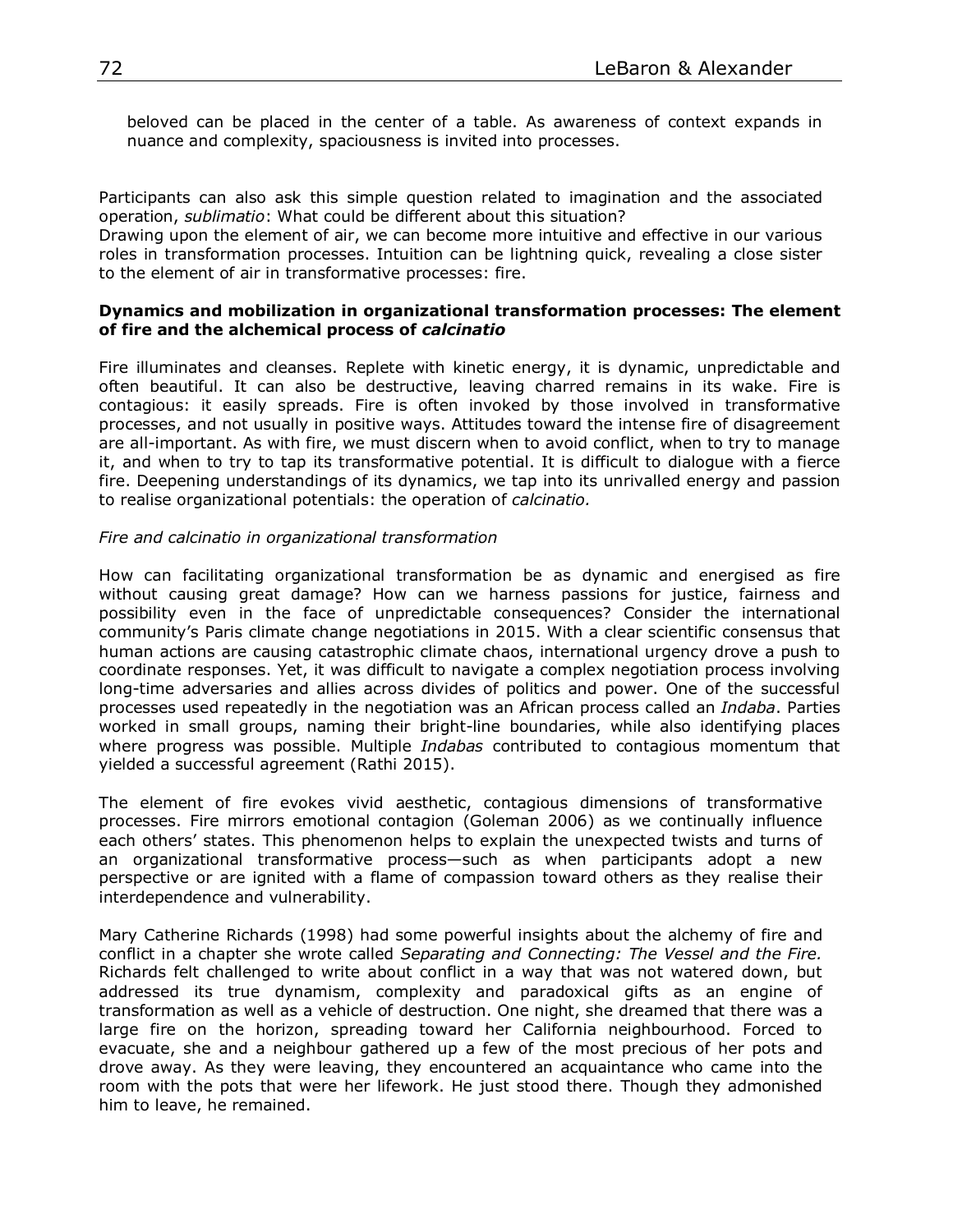Days later, when—in her dream—they were allowed to return, Richards went into the charred remains of the room with her pots. To her surprise, the pots were still there, intact, and even more beautiful than when she had left. The man was also still standing where they had left him days before. When they asked him how this was so, he said, "Everything is still here. Only the colour is deepened." (Richards 1998:234) As the pots were kissed by the fire's intensity, their colours came out more strongly and with more nuance than before. From this dream, Richards found a way to describe one of the paradoxes of conflict: that if we can withstand its ferocity, it can burn away those things within and between us (individually and collectively) that keep us attached to being right rather than to living in peace. Richards writes:

"When colour deepens, it adds both darkness and light to itself; it contains more colour. Goethe said that colour is "the sufferings of light". *The sufferings of light!* That is, what light undergoes, *we* undergo; as vessels, we are deepened by our capacities for darkness and for light. It is an inner light that wakes in the lustrous stone. It is our darkness, our guilt and guile and greed and hopelessness that, undergone like a fire, may flame through our consciousness, through our sense of ourselves, deepening our capacities, changing into coloured light. Though we may feel annihilated in the process, we are intact." (Richards 1998:234)

The operation of *calcinatio* reminds us to cultivate ways of standing in the fire of disagreement, both internally and in the external world. How can transformation processes be as dynamic as fire, and as energized, without causing great damage? How can we harness our passions for imagined futures in the face of potentially dangerous consequences if we do not? As human beings, we have an incredible capacity to emerge out of the ashes of conflict's blaze, stronger even if shaken. *Calcinatio* reveals that resilience and transformation are related to our ability to tap into collective humanness after a shared experience of conflict, as we may be both vulnerable and accessible in new ways.

## *Calcinatio* **in action: ideas for transforming organizational performance**

Effective transformation processes require self and other awareness as well as awareness of context for both facilitators and participants. Yet, it is not easy to separate these three aspects of awareness. Drawing on the element of fire and the process of *calcinatio*, we can enhance our capacities for effectiveness by:

- § Reflecting on personal responses to escalation and intensity. How can passion for work and mission be channelled into the positive qualities of fire including illumination, warmth and energy?
- **Asking courageous questions about how past experiences have shaped responses to** conflict. Have the fires of conflict deepened our colours? Have they revealed darker, less attractive sides of us?
- § Watching for conditions that might ignite the warmth of connection or belonging. For example, invite participants in transformation processes to share a personal story with others, or use structural systemic constellation work (Sparrer 2009).
- As facilitators, asking ourselves as how we can model stepping safely into the fire of authenticity as a catalyst for constructive contagion.
- Pausing in the path of fiery conflict, we can ask what remains intact and what has changed. Has the scorching of an assumed order of things introduced more nuanced hues into the landscape of organizational possibilities? Can participants see things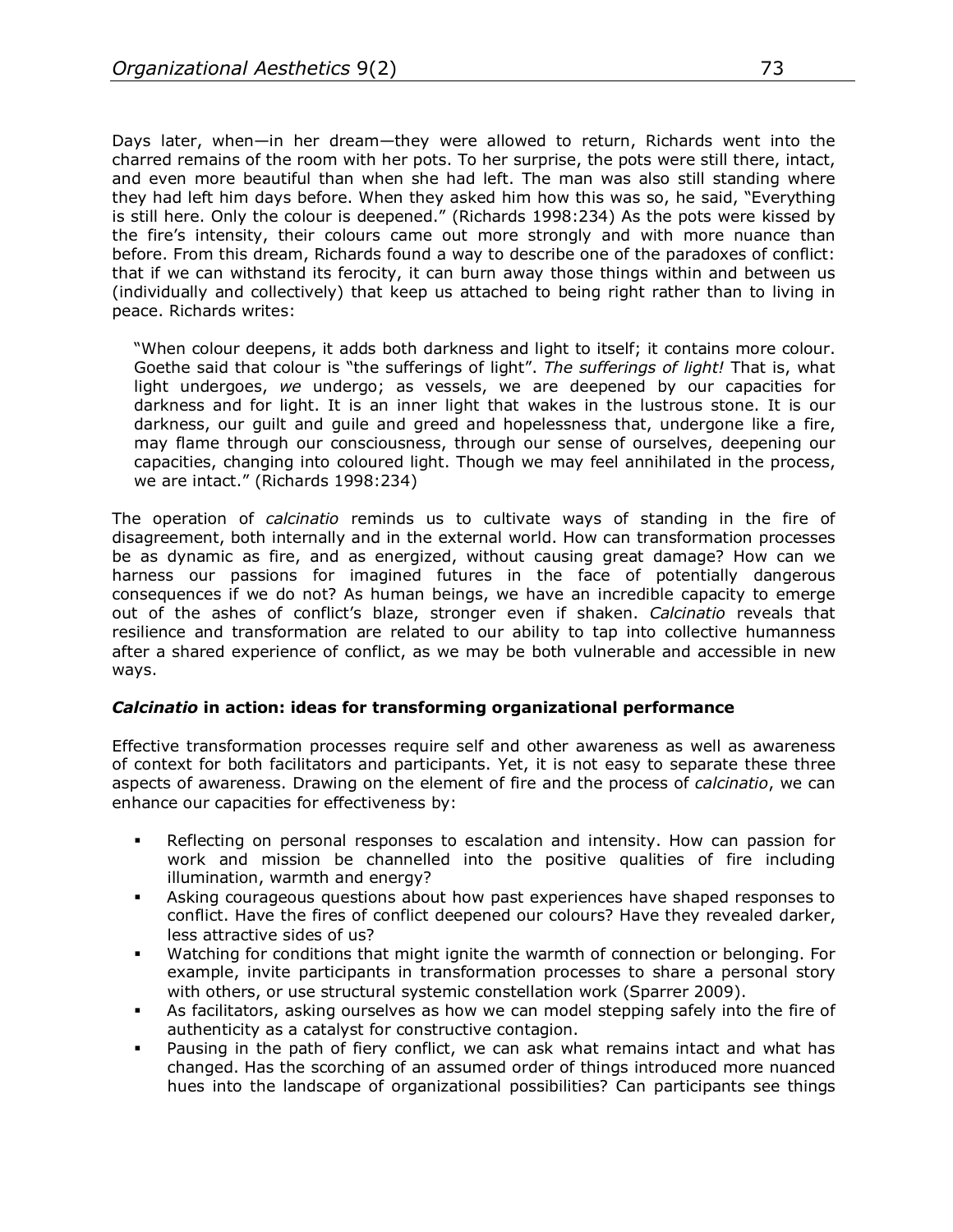that were previously hidden to them? If so, how can these developments inform ongoing progress?

*Calcinatio* is an intense operation, one that requires courage and subtlety as we face something more powerful than we are as individuals and even collectives. Combined, *calcinatio, sublimatio, solutio and coagulatio* have a potency that transcends any of them alone. Together, they can yield insightful diagnostics, and can function as resources for process design and for engaging conflict. They are also a powerful prism to support imagining, planning and monitoring implementation of desired future states. In the final section below, we examine how the alchemical combination of these four elements and associated operations can fulfil these three functions.

#### **The alchemy of the elements**

Each of the elements and associated operations described above carries more dimensions than we have been able to briefly describe. For example, taking a walk after lunch is an illustration of *coagulatio* because it helps support cohesion and sense-making; at the same time it could also relate to *solutio* in the sense of a state of flow or *sublimatio* in terms of expanding perspective. In another illustration of the multiple dimensions of each element and its corresponding alchemical operation, *solutio* has the following symbolism, according to Jungian analyst Edward F. Edinger who applied Jungian alchemy to psychological processes:

"(1) return to the womb or primal state; (2) dissolution, dispersal…; (3) containment of a lesser thing by a greater; (4) rebirth, rejuvenation, immersion in the creative energy flow; (5) purification….; (6) solution of problems; (7) melting or softening." (Edinger 1994:78)

Each of the other three elements also enfolds multiple dimensions which are beyond the scope of this article. Bearing in mind the complexity and fruitfulness of these operations, we illustrate their capacities for supporting organizational transformation processes as 1) a diagnostic tool, 2) a resource for process design and conflict engagement, and 3) a way to support imagining, planning and monitoring implementation of desired future states.

#### **Diagnostic and analytical capacities of alchemy**

One of the most useful applications of the alchemical operations combined is in diagnostic or analytical work. One of the authors recalls a consulting engagement with an organization where everyone she spoke with had a different take on what was wrong. The illustration that follows is written in her voice.

In the years preceding my involvement, the organization had grown rapidly. Recently, the kitchen-table founders had fired an entire team of employees, mistakenly thinking that they were causing conflict and unrest and that firing them would return the organization to its pre-expansion functionality. I spoke with people from across the organization. Some said communication channels were occluded; others spoke of erratic and unpredictable management practices; still others talked about unchecked, unvoiced conflicts as the core challenge. Newer employees, hired to fill the gaps left by the team firing, described a precarious workplace in which what was really going on could not be named and skeletons hid behind unmarked doors. Faced with so many different stories, I used alchemical imagery to diagnose the central issues.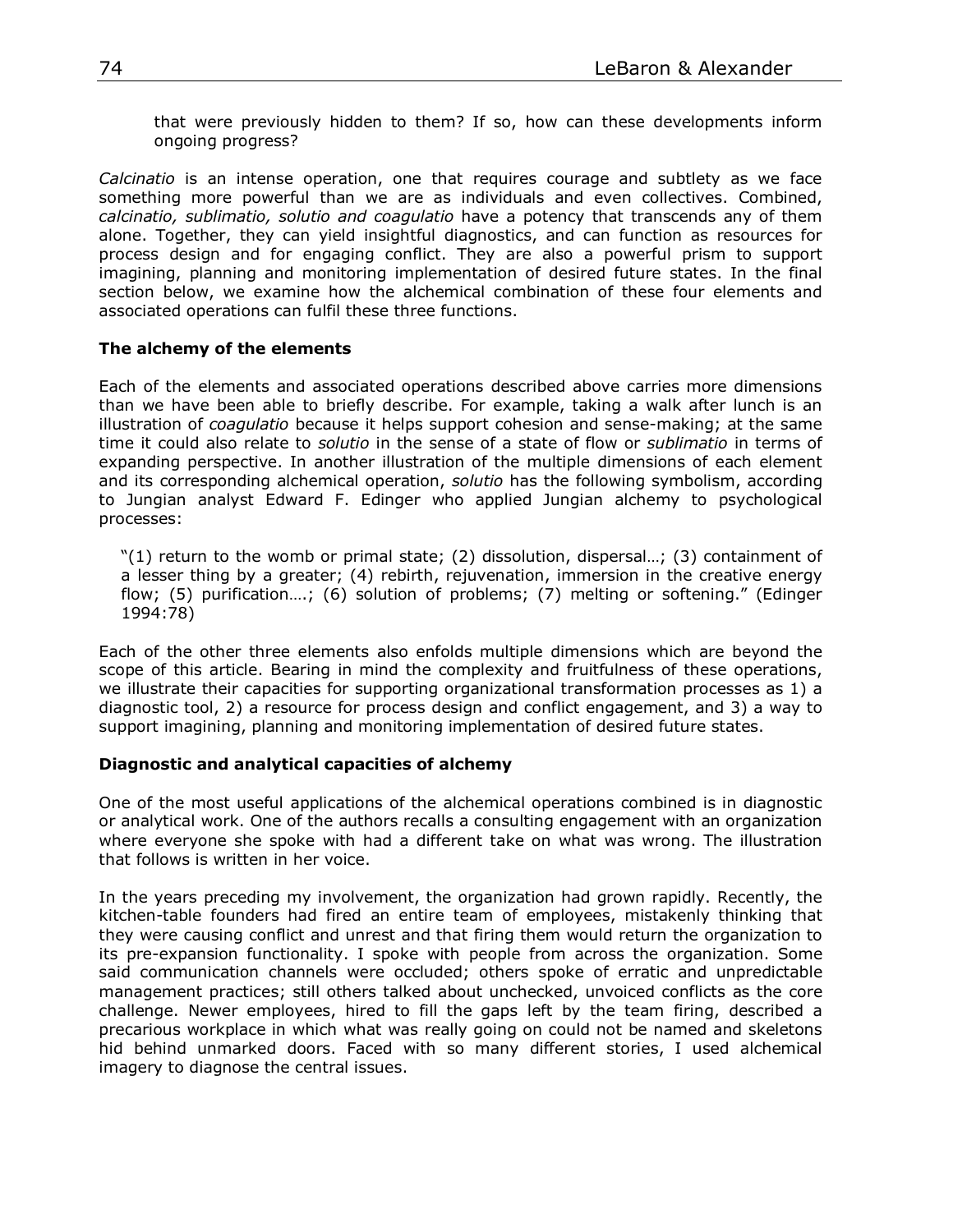Listening closely to the accounts of employees and the organization's leaders, I noticed that their metaphors came predominantly from *solutio.* They spoke of "walking on thin ice" of "frozen relationships" and "icy communication". Employees talked of needing a container for many feelings and experiences that could not be expressed without possibly endangering their job security. Rumours about why the team had been dismissed abounded, creating a vapour of innuendo in which everyone, uneasily, worked. As I reflected on what I had heard, I recognised a preponderance of images related to water as ice, and water as a gas. Many were longing for a return to functional flow in the workplace, but they did not know how to get there.

There were also references to a deficit of *coagulatio.* Workers described "not knowing where the ground was" and "feeling that the rug had been pulled out from under them". They were blocked from accessing *sublimatio—*intuition, perspective and insight—by their sense of precariousness. The *calcinatio* passion that had drawn them initially to this purpose-driven organization had been covered up by a sense of vulnerability and uncertainty.

As I reflected on these metaphors, I asked myself about the balance of the four elements in this organization. Few people seemed to have access to the illuminating, enlivening properties of fire. Many did not trust their intuition, and felt that the perspective they had gained over years of dedicated work was occluded by recent events. Amidst this deficit of fire and air, the ground was shifting and various forms of water were over-emphasised. I realised that I would need to design a transformative process that balanced these elements, and opened safe ways to restore their connections to the vital operations of *calcinatio* and *sublimatio,* while deepening their sense of *coagulatio* or ground. Emphasis on *solutio* was both out of balance and in need of other aspects of water beyond ice and vapour. Before moving into process design, I spent some time journaling and drawing scenes in which water as ice and vapour occluded light as well as fresh air circulation, and even blocked the reliability of earth. I generated a number of questions arising from this analysis, including:

- § What is it like to be in an environment where ice and vapour predominate? Which sensations, feelings and thoughts did I hear people describe that correspond to this environment?
- § What might people to do adapt to such an environment? Which of these behaviours had I seen or heard about in speaking with people in the workplace?
- Which under-represented element would be most-needed to establish a foundation for transformative work?
- How did the imbalance of elements I perceived relate to the conflicts described by workers?

After this sensory exploration, I was ready to begin collaboratively designing a transformative process that could lead, ultimately, to a space in which organizational conflicts could be engaged and productivity restored.

## **Alchemy as resource for process design and conflict engagement**

Working from this image of too-much *solutio* in the form of vapour and ice, my conviction deepened that flow needed to be restored to the organization as a starting point. I wanted to design a way for the workers to come together that was low-stakes and did not have the effect of reifying the precarious, icy islands on which they described themselves standing. Once they had a shared experience of flow—of ice melting and vapour taking beautiful and more supportive form as water—they could begin to re-find their ground (*coagulatio*) and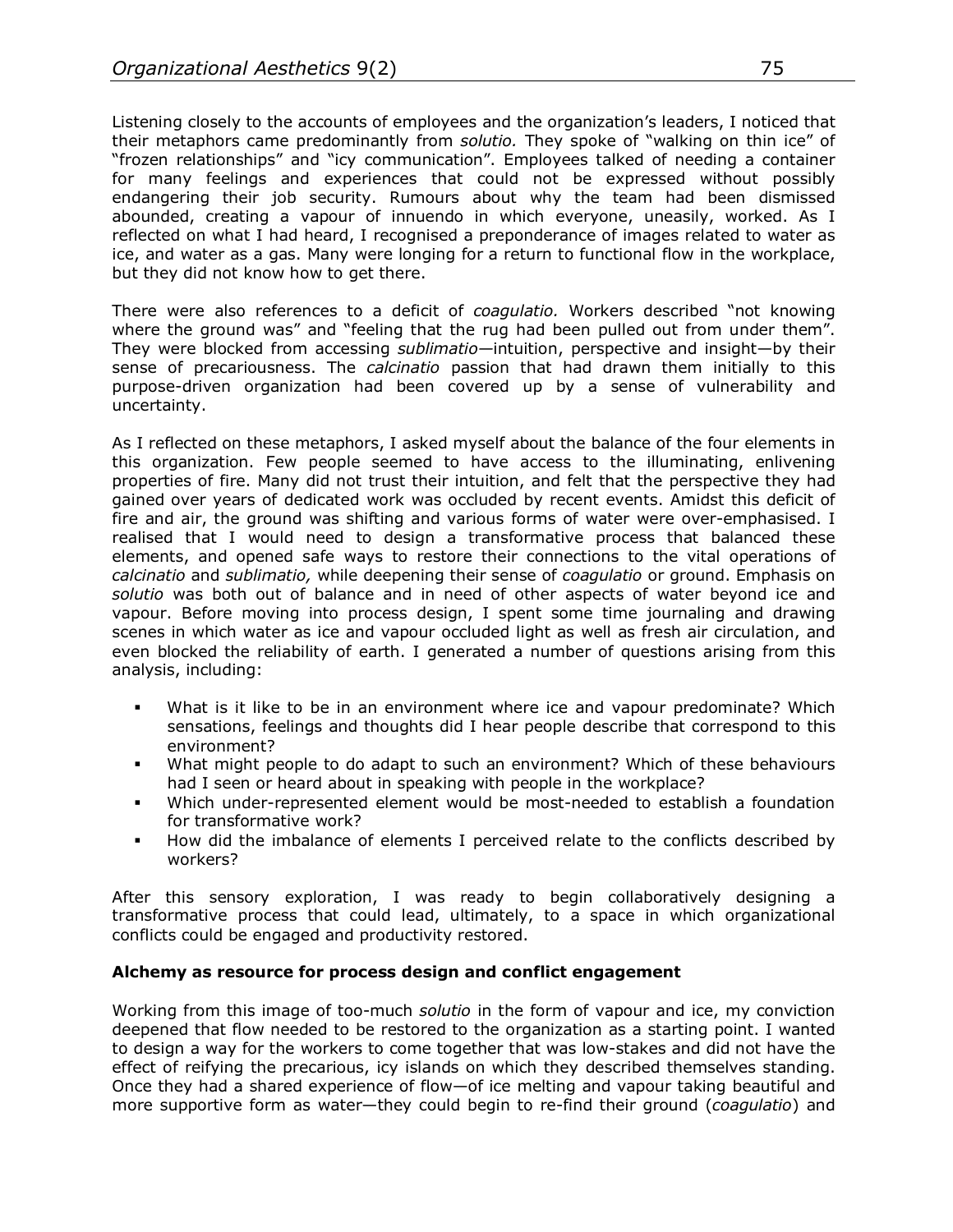the passions that drew them to the work initially (*calcinatio*).

I remembered that several workers had used the terms "old-timers" and "newcomers" to identify and to distinguish those who had been with the organization for a long time from those who had been hired after the team dismissal. I imagined breathing more spaciousness and visibility (*sublimatio)* into their midst. Missing was the alchemical presence of beauty, pleasure and enjoyment in the midst of inchoate tensions and frozen communication. I evoked the element of air (*sublimatio)* to inspire me to create an experience that would mirror the dynamics I had observed and heard about in the organization.

On the day our process began, and after briefing the leaders of the organization, I invited the newcomers and oldtimers to self-select into two different rooms. I distributed several tennis balls to the oldtimers, and then I played a clearly-structured piece of rhythmic music. Their task was to create—without talking—an inclusive, nonverbal routine of sequenced tennis-ball passing that could be reliably reproduced in time to the music for its entire 5.5 minutes. Once they had created a routine and could repeat it easily, I went to the newcomers and told them that there was an activity underway in the other room. Their assignment was to go to the other room and to join the activity, finding ways to contribute to, participate in, or even enhance it.

When the newcomers got to the oldtimers' room, I started the music and the oldtimers began their routine. They had practiced it several times, so could perform the tennis-ball passing exactly in time with the music and start again seamlessly when the routine was complete and everyone had passed the ball in sequence. The newcomers watched as the sequence was performed. Some of them tried to find the end of the sequence and insert themselves there. Others looked for gaps through which to enter the routine. Some stood on the sidelines and did not attempt to join actively. A few tried to speak over the loud music to ask their oldtimer counterparts for advice or instruction. Most of the oldtimers continued the routine, alternately ignoring, brushing aside or even blocking the newcomers who sought to participate. Only one or two oldtimers broke the rhythm of the routine to open a space for some of the newcomers to participate.

When the music ended, both the oldtimers and the newcomers were frustrated. We sat in a circle and debriefed. Some oldtimers spoke of how they resisted the intrusions of the newcomers, and the disruption to their routine. The routine was quite transparent, they opined, yet their counterparts were interfering with their capacity to complete it. Newcomers reported a sense of exclusion, even shunning. They were frustrated at not knowing what was going on, or how to be a part of it. They were resentful of their oldtimer colleagues who did not make it easy for them to participate. Correspondingly, several oldtimers reported that they resented the assumptions of the newcomers that it was ok to simply join in.

We took a break. I reflected using alchemical imagery. The oldtimers had re-found the flow (*solutio* as water) they had experienced before the newcomers were hired to replace the dismissed team. The newcomers had experienced the iciness (*solutio* as ice) of exclusion even more acutely, and understood it even less than the frustration they reported in the workplace emerging from what they perceived as the oldtimers' unwillingness to include, communicate and collaborate. The oldtimers had experienced familiar ground (*coagulatio*) while the newcomers found nothing solid to support their integration. The oldtimers began to experience pleasure and renewed energy (*calcinatio*) as they enjoyed passing the balls in collective time to the music. Some of them evidenced pleasure in working only with familiar others and even in excluding the newcomers. Some *calcinatio* was also present amongst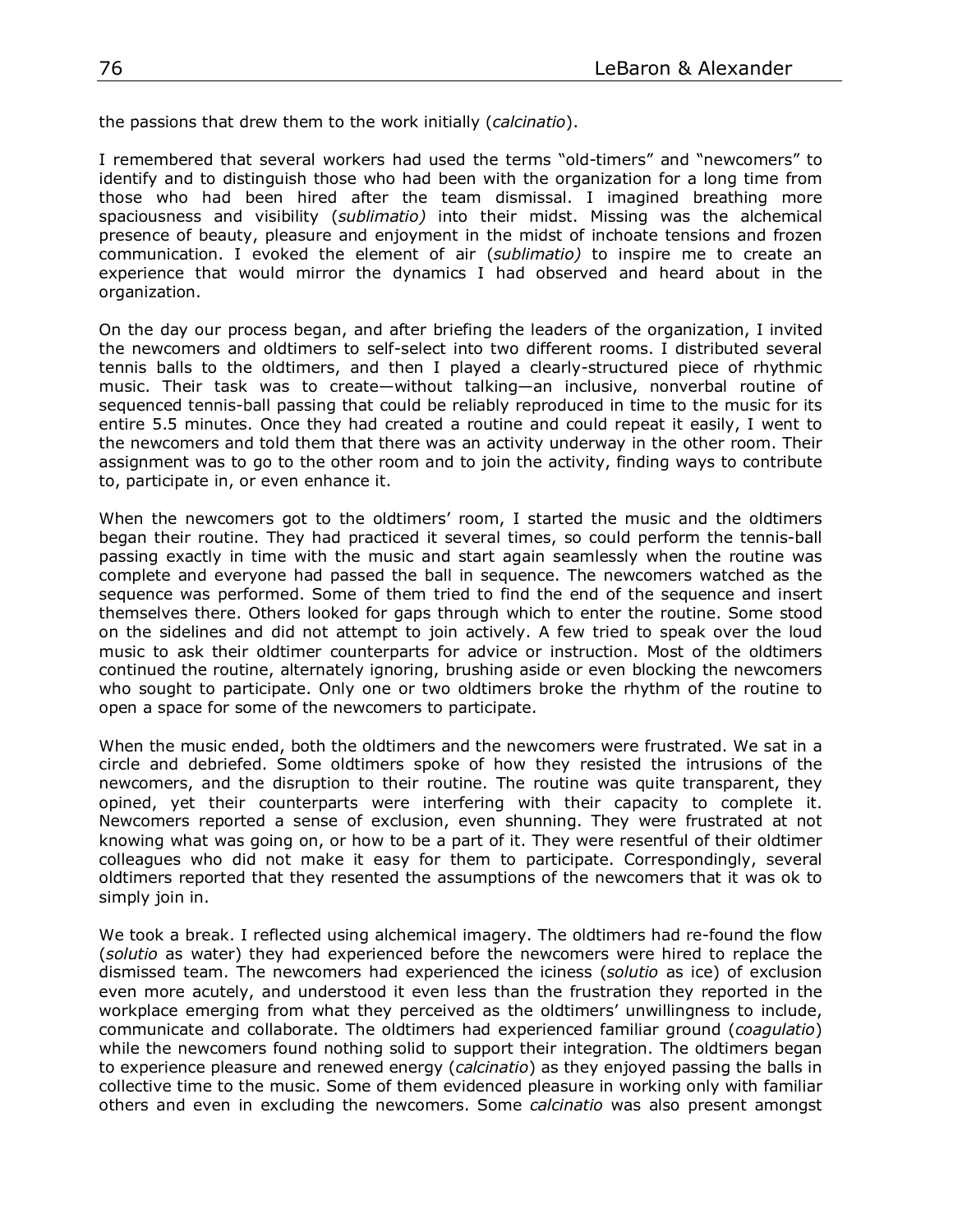the newcomers, for whom passions of frustration were heightened in the exclusion from meaningful engagement.

When they came back from break, we dialogued in small mixed clusters of newcomers and oldtimers and then the whole group as they reflected on their experiences. Quickly, they drew analogies to their workplace experiences since the team had been dismissed and replaced. Newcomers were doing their best to integrate (*coagulatio*) but there was no flow or ease (*solutio* as water) between the groups. Using the experience of the ball routine, they gained perspective (*sublimatio*) and empathy for what it was like for those in the other group. Newcomers *felt* what it was like for the oldtimers to experience compromised productivity in the face of people who were not acclimatised to the workplace culture. Oldtimers understood more viscerally how painful the experience of trying to integrate (*coagulatio*) had been for the newcomers. The ball routine had replaced negative personal attributions across the two groups with a (*sublimatio*) experience of perspective. On this foundation (*coagulatio*), they explored specific conflicts in detail and found ways to address them in the future. This successful experience reignited a positive sense of purpose and passion (*calcinatio*) in their midst. After some time, we drew again on alchemy in imagining and planning ways of working in the future.

#### **Alchemy as a way to support imagining, planning and monitoring implementation of desired future states**

When we met months later, we again began with balls and music. The oldtimers and the newcomers were each assigned their own rooms and asked to put together a routine to chosen music with tennis balls without speaking. Once the routines were complete and could be repeated, I invited them to create a process for communicating their routine, and for integrating their counterparts from the other room. They did so in inventive ways, drawing on the imagery of alchemy that had infused our earlier work together. I reminded them that balancing the elements of earth, water, air and fire was important in the workplace, and that—as they did so—they would find more energy and pleasure in their work.

Drawing from expressive arts, we collaborated on a number of visual arts and movement activities designed to heighten their awareness of alchemical balance in the organization and to mobilise the gifts of the elements. I presented a schematic reproduced below (fig 2) with the elements corresponding with the four directions, with air on the top, earth on the bottom, fire on the left and water on the right in a representation of Jung's quaternity. We drew mandalas with these four quadrants as participants imagined and gave vivid form to their aspirations for the organization's future. Jung wrote of mandala-making as revelatory and powerful, fostering the alchemy of wholeness (Jung 1955). In *Memories, Dreams and Reflections*, Jung suggests that: "[i]n the products of the unconscious, we discover mandala symbols, that is circular and quaternity figures which express wholeness, and whenever we wish to express wholeness, we employ just such figures." (Jung 1963:324)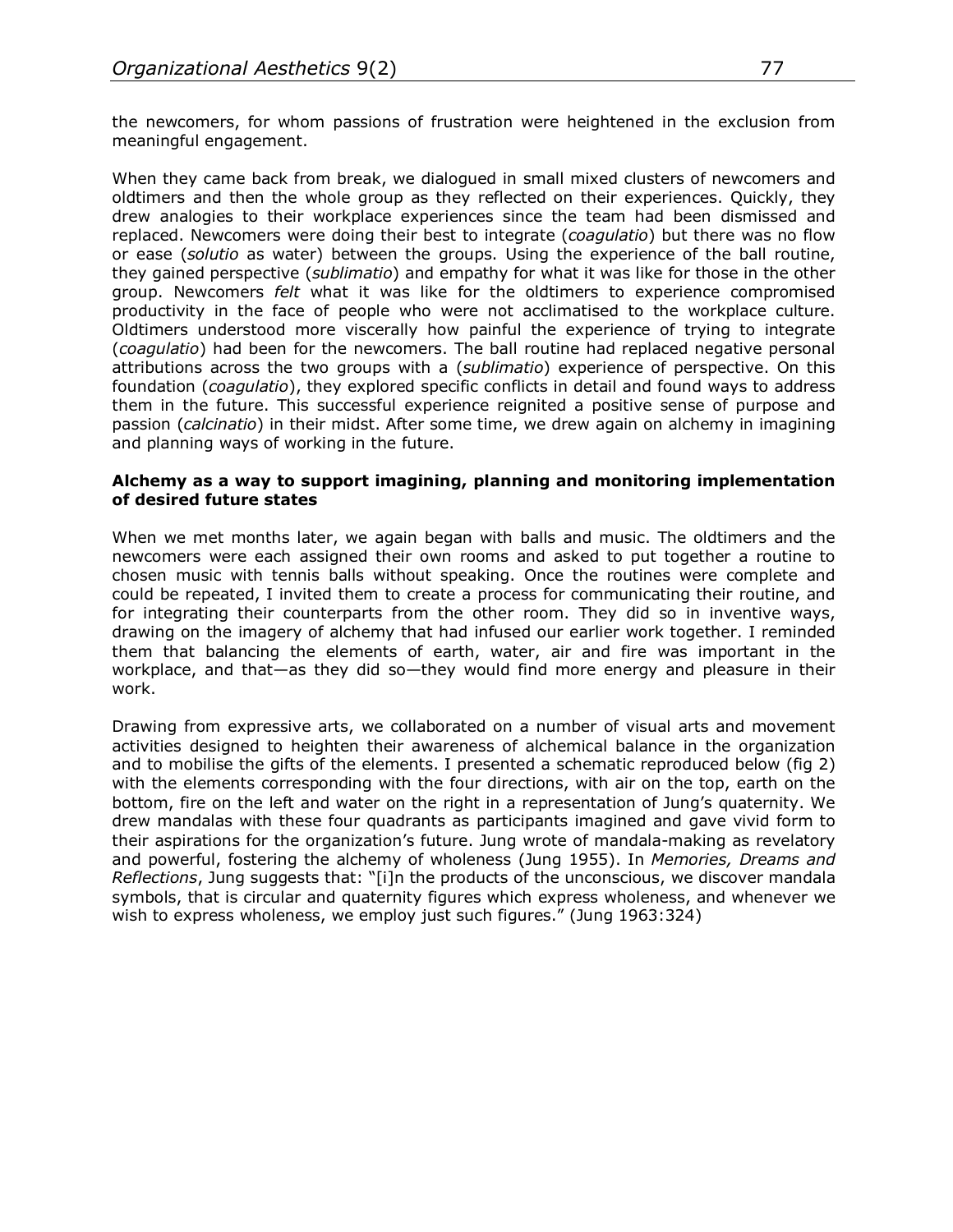

**Figure 2: Schematic based on Jung's Quaternity**

As this second series of sessions ended, employees of the organization reported feeling far less precarious and a heightened sense of belonging. *Coagulatio* had been restored; there was a strengthened relational foundation from which they could draw in engaging conflicts. A new vision had emerged for the organization, relevant both to its collaborative approaches to work and to its uniting goals. Thus, *calcinatio* had been freed to lend its clarity and energy to their endeavours as the *solutio* ice had melted. The workplace was far from perfect; *sublimatio* as vapour still got out of balance when vulnerabilities were accentuated, but leadership coaching had helped the founders communicate increased security and support to workers. Poignantly, workers and the founders had a new common language, a language of balance, proportion and perspective to inform their ongoing efforts.

Reflecting on this intervention, I recognized that participants had readily grasped the alchemical imagery offered as a proxy for talking about difficult subjects. It lent not only spaciousness and defused tension to their communication, but vitality and dynamism. As aesthetic properties of the four elements were woven into the intervention, participants used phenomenological language to describe challenges, frustrations and conflicts rather than blaming, judgmental language. This further contributed to a positive shift in the workplace atmosphere.

At the same time, I recognized how the caveat expressed earlier about the use of Jungian work had also come into play. In composing and performing their tennis ball sequence to the exclusion of the newcomers, some members of the oldtimers group derived pleasure. *Calcinatio* surfaced that illuminated and further fused bonds in the oldtimer group at the expense of newcomers. This dimension of the experience illustrates the deftness needed when employing alchemical tools. These tools have an amplification effect that can reify divisions or emphasize negative phenomena. The debrief had to be handled with care so that the psychodynamic aspects of the work were not the focus, but rather its aesthetic properties and associated openings and insights. The groups' experiences in real time were the focus, as mediated through the alchemical properties and aesthetic dimensions of music and rhythm, rather than its subterranean genesis or more psychodynamic explanations.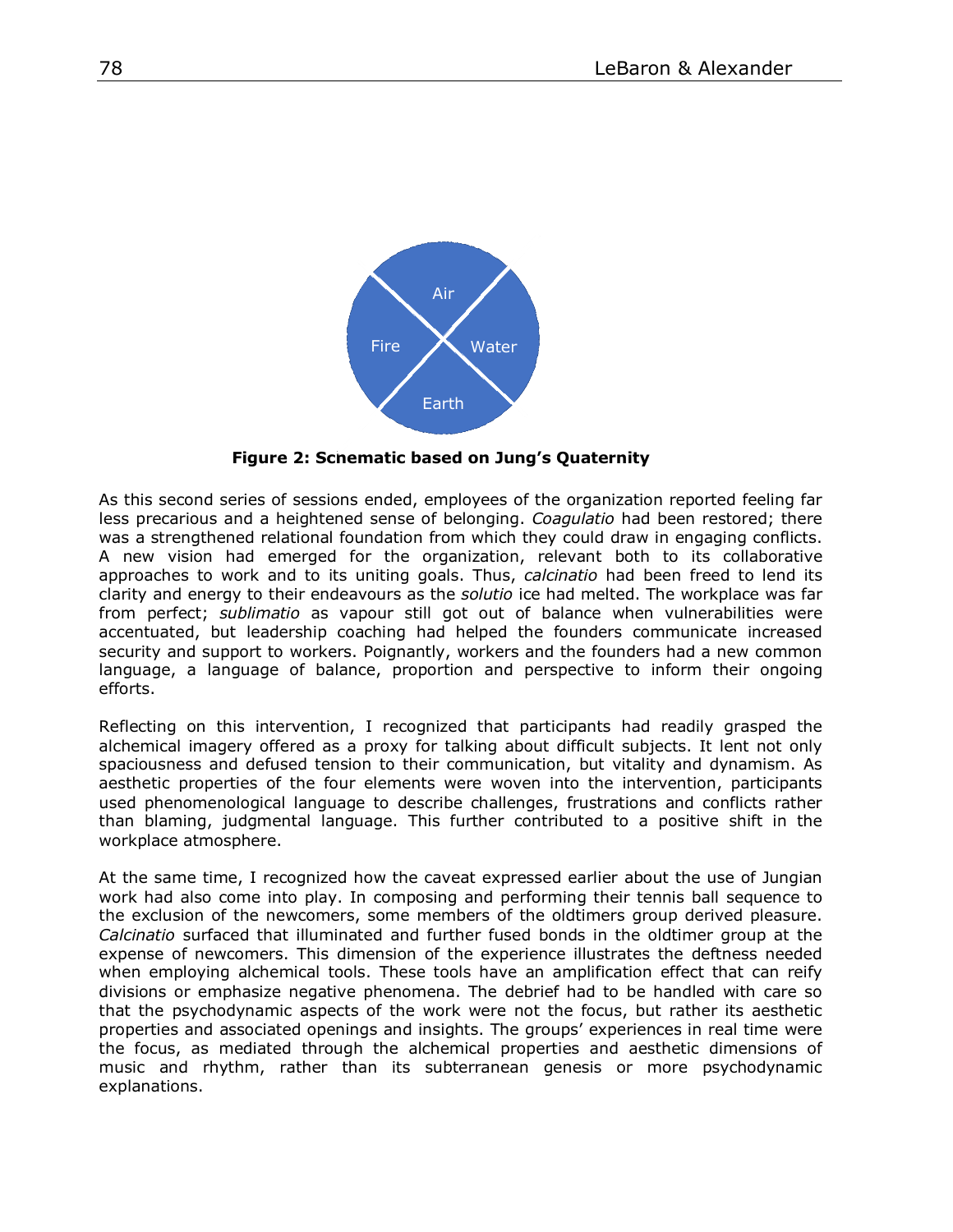These important boundaries between an aesthetic emphasis and a psychodynamic one are explored in the field of expressive arts. In expressive arts, the principle of decentering is used to describe its intention of creating spaciousness around rigid patterns (Knill 2011: 55). Knill, one of the founders of the expressive arts field, maintains that practices accenting the aesthetic rather than the analytical accentuate the human body's capacity as a multifaceted expressive, perceptual and relational center. In doing this work, facilitators and organizational consultants cultivate *aesthetic responsibility*, recognizing that its ultimate aim is to help people regain the capacities for creative action that may have been diminished (Levine 2011: 29). By maintaining a phenomenological focus, participants are guided to explore the yields of their aesthetic experiences in sensory, then practical terms, rather than analysing psychological meanings of their or others' aesthetic expressions. Ethical use of alchemical work in organizations means awareness of these boundaries, and appropriate training in expressive arts or another related modality so that aesthetic work is clearly situated and appropriately engaged.

## **Conclusion**

How to incorporate and honour aesthetics in this quest for alchemy in ongoing and labyrinthine transformative processes? Conflicts arising in their midst can be vehicles through which individuals and organizations may mature and progress. As we learn to respect the intense fire of disagreement, introducing fluidity to our fiercely defended egos and embracing our quicker-than-air intuition, we find ourselves standing on new ground. It is the ground not of arrival, but of becoming. The alchemy of grounding transformative processes in awareness of self, other and context through the four elements is a foundation we can rely upon.

Combining powerful imagery from the four elements with awareness of unconscious aspects of inner and organizational relationships, we move into new possibilities. Understanding ourselves as both actors in human systems and leaders with influence means acknowledging the multi-sensory encounters within and between us, and the elemental, alchemical wisdom they offer. As we embrace aesthetic engagement and the alchemy of the elements as resources in organizational processes, we gain more dynamic understandings of our work and the contexts in which our work is done. This points the way to virtuosity and pleasure, and to more satisfying, full-spectrum outcomes. As aesthetic aspects of organizational work are evoked and welcomed, alchemy becomes a vehicle for texture, beauty, nuance and multi-dimensional possibilities.

## **References**

Alexander, Nadja, Jill Howieson, and Kenneth H. Fox. 2015. *Negotiation: Strategy Style Skills*. Chatswood, NSW: LexisNexis.

Allen, Summer. 2018. *The Science of Awe*. Greater Good Science Center at UC Berkley.

Barr, Alfred Hamilton. 1946. *Picasso, Fifty Years of His Art*. The Museum of Modern Art.

- Bernard, P.E., 2013. Muntu meets Mencius: Can Ancient Principles Guide Modern Negotiations on the Export of Africa's Natural Resources to China?, in: Honeyman, C., Coben, J., Lee, A.W.-M. (Eds.), Educating Negotiators for a Connected World. DRI Press, pages 172–216.
- Brown, Judy. 2003. *Teaching with Fire: Poetry That Sustains the Courage to Teach*. edited by S. M. Intrator and M. Scribner. John Wiley & Sons.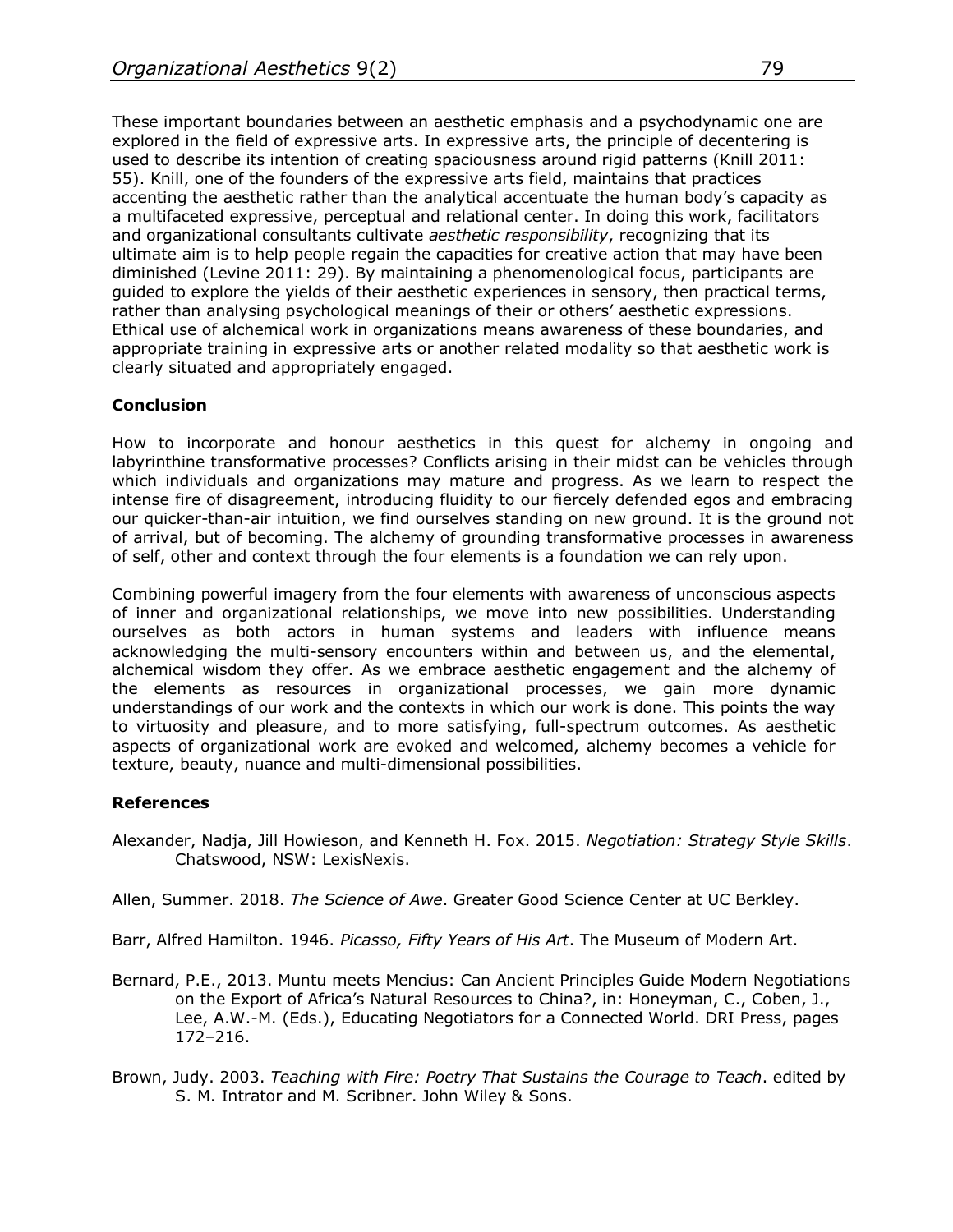- Damasio, Antonio. 1999. *Descartes" Error: Emotion, Reason, and the Human Brain*. New York: Putnam.
- Edinger, E. F. 1994. *Anatomy of the Psyche: Alchemical Symbolism in Psychotherapy*. Peru, Illinois: Open Court.
- Fletcher, Alan. 2001. *The Art of Looking Sideways*. London: Phaidon Press.
- Gallese, V. 2005. "Being like Me: Self-Other Identity, Mirror Neurons and Empathy." in *Perspectives on Imitation: From Neuroscience to Social Science*, edited by S. Hurley and N. Chater. MIT Press.
- Goleman, Daniel. 2006. *Social Intelligence: The New Science of Human Relationships*. Random House Large Print.
- Goodman, D. 2014. "The Tapestry Model: Exploring Social Identities, Privilege and Oppression from an Intersectional Perspective." in *Intersectionality & Higher Education: Theory, Research, & Praxis*, edited by D. Mitchell (Jr.), C. Simmons, and L. Greyerbiehl. New York: Peter Lang.
- Honeyman, C., Schneider, A.K., 2018. A Canon Is Revised: Has the Negotiation Field Come of Age? Altern. High Cost Litig. Vol 36: Iss. 10, page 147–149.
- Jung, Carl G. 1955. "Mandalas." *Schweizerische Monatsschrift*.
- Jung, Carl G. 1963. *Memories, Dreams, Reflections*. New York: Pantheon Books.
- Jung, Carl G. 1980. *Psychology and Alchemy. (Collected Works of C.G. Jung Vol. 12, 2d Ed.)*. New Jersey: Princeton University Press.
- Kanter, Rosabeth Moss, Barry Stein, and Todd Jick. 1992. *The Challenge of Organizational Change: How Companies Experience It and Leaders Guide It.* New York: Free Press.
- Keltner, Dacher and Jonathan Haidt. 2003. "Approaching Awe, a Moral, Spiritual, and Aesthetic Emotion." *Cognition and Emotion* 17(2):297–314.
- Knill, P.J., 1999.Communal Art-making and Social Transformation, in: Levine, E.G., Levine, S.K. (Eds.), Foundations of Expressive Arts Therapy: Theoretical and Clinical Perspectives. Jessica Kingsley Publishers, page. 37–55.
- Knill, P.J., 2011. Soul Nourishment, or the Intermodal Language of Imagination, in: Levine, E.G., Levine, S.K. (Eds.), Art in Action:Expressive Arts Therapy and Social Change . Jessica Kingsley Publishers, page. 21-30.
- Kotter, John. 1996. *Leading Change*. Boston: Harvard Business School Press.
- Levine, S.K., 2011. Art Opens to the World: Expressive Arts and Social Action, in: Levine, E.G., Levine, S.K. (Eds.), Art in Action:Expressive Arts Therapy and Social Change . Jessica Kingsley Publishers, page. 53-77.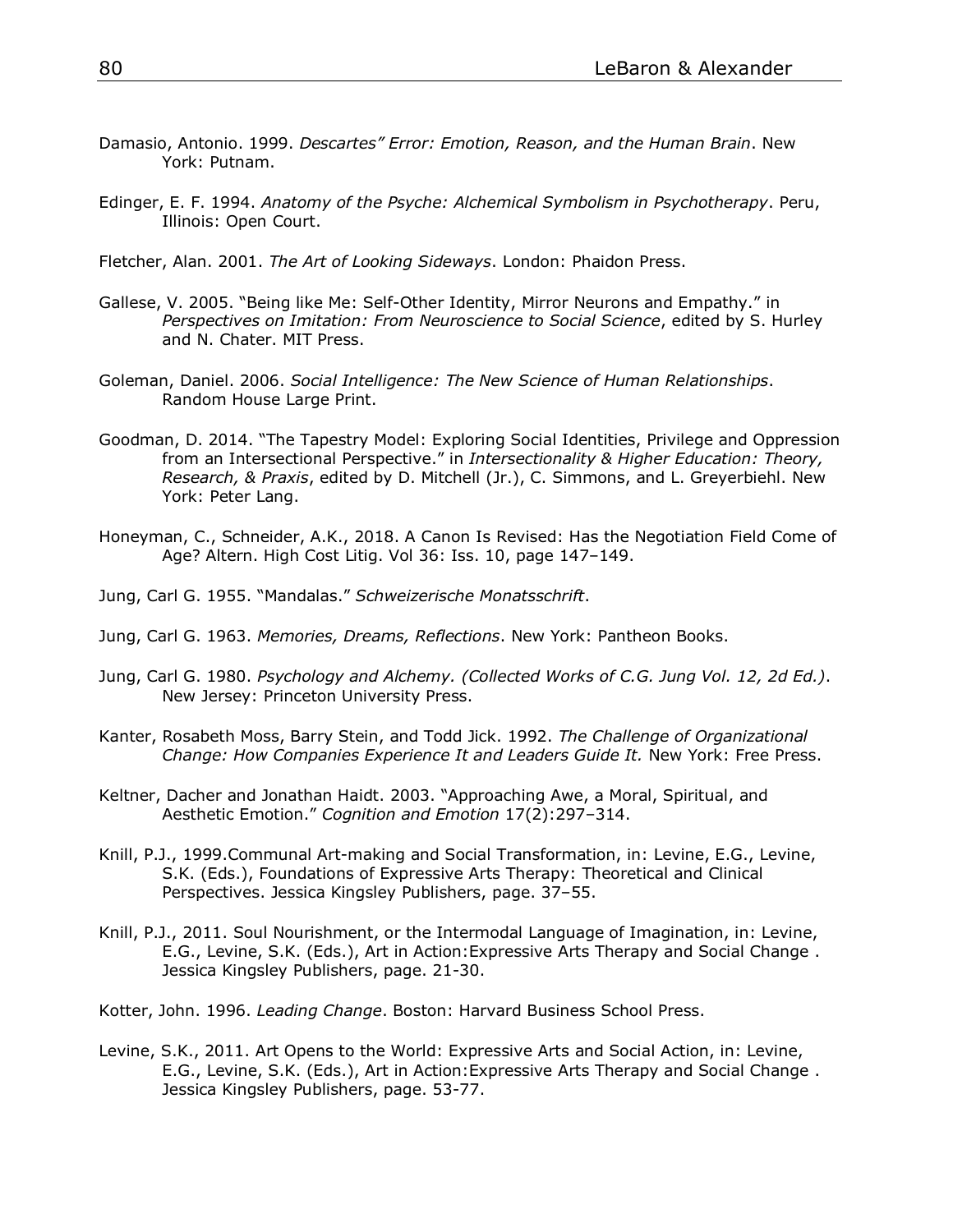Luecke, R. 2003. *Managing Change and Transition*. Boston: Harvard Business School Press.

O'Donohue, John. 2003. *Divine Beauty: The Invisible Embrace*. Bantam Press.

- Pörsken, B. and F. Schultz von Thun. 2014. *Kommunikation Als Lebenskunst: Philosophie Und Praxis Des Miteinander-Redens*. Heidelberg: Carl-Auer Verlag.
- Rathi, A., 2015. This simple negotiation tactic brought 195 countries to consensus [WWW Document]. Quartz. URL https://qz.com/572623/this-simple-negotiation-tacticbrought-195-countries-to-consensus-in-the-paris-climate-talks/
- Richards, M. C. 1998. "Separating and Connecting: The Vessel and the Fire." in *The Fabric of the Future: Women Visionaries of Today Illuminate the Path to Tomorrow*, edited by M. J. Ryan. Berkley, California: Conari Press.
- Romanelli, Elaine and Michael L. Tushman. 1994. "Organizational Transformation as Punctuated Equilibrium: An Empirical Test." *Academy of Management Journal* 37(5):1141–66.
- Ryce-Menuhin, Joel. 1994. *Jung and the Monotheisms: Judaism, Christianity, and Islam*. London; New York: Routledge.
- Sachs, A. 2010."Keynote Address, National Mediation Conference," Adelaide, Australia.
- Shani, Abraham B. (Rami), Bruce E. Greenbaum, and Roberto Verganti. 2018. "Innovation Through Radical Circles: Insights from Organizational Transformation of a Middle Schoo." *Organization Development Journal* 36(2):75–87.
- Singer, Tania. 2006. "The Neuronal Basis and Ontogeny of Empathy and Mind Reading: Review of Literature and Implications for Future Research." *Neuroscience and Biobehavioral Reviews* 30(6):855–63.
- Soukhanov, Anne H. 2010. *The American Heritage Dictionary of the English Language, 3rd Ed, Auto-Graphic, Inc,: Dictionary of English Language*. Bukupedia.
- Sparrer, Insa. 2009. *Systemische Strukturaufstellungen: Theorie und Praxis*. 2., überarb. Aufl. Heidelberg: Carl-Auer Verlag GmbH.
- Spencer, Sarah J., James C. Fox, and Trevor A. Day. 2004. "Thalamic Paraventricular Nucleus Lesions Facilitate Central Amygdala Neuronal Responses to Acute Psychological Stress." *Brain Research* 997(2):234–37.
- Todnem By, Rune. 2005. "Organizational Change Management: A Critical Review." *Journal of Change Management* 5(4):369–80.

Whitman, Walt. 1891. "Song of Myself." in *Leaves of Grass*. Philadelphia: David McKay.